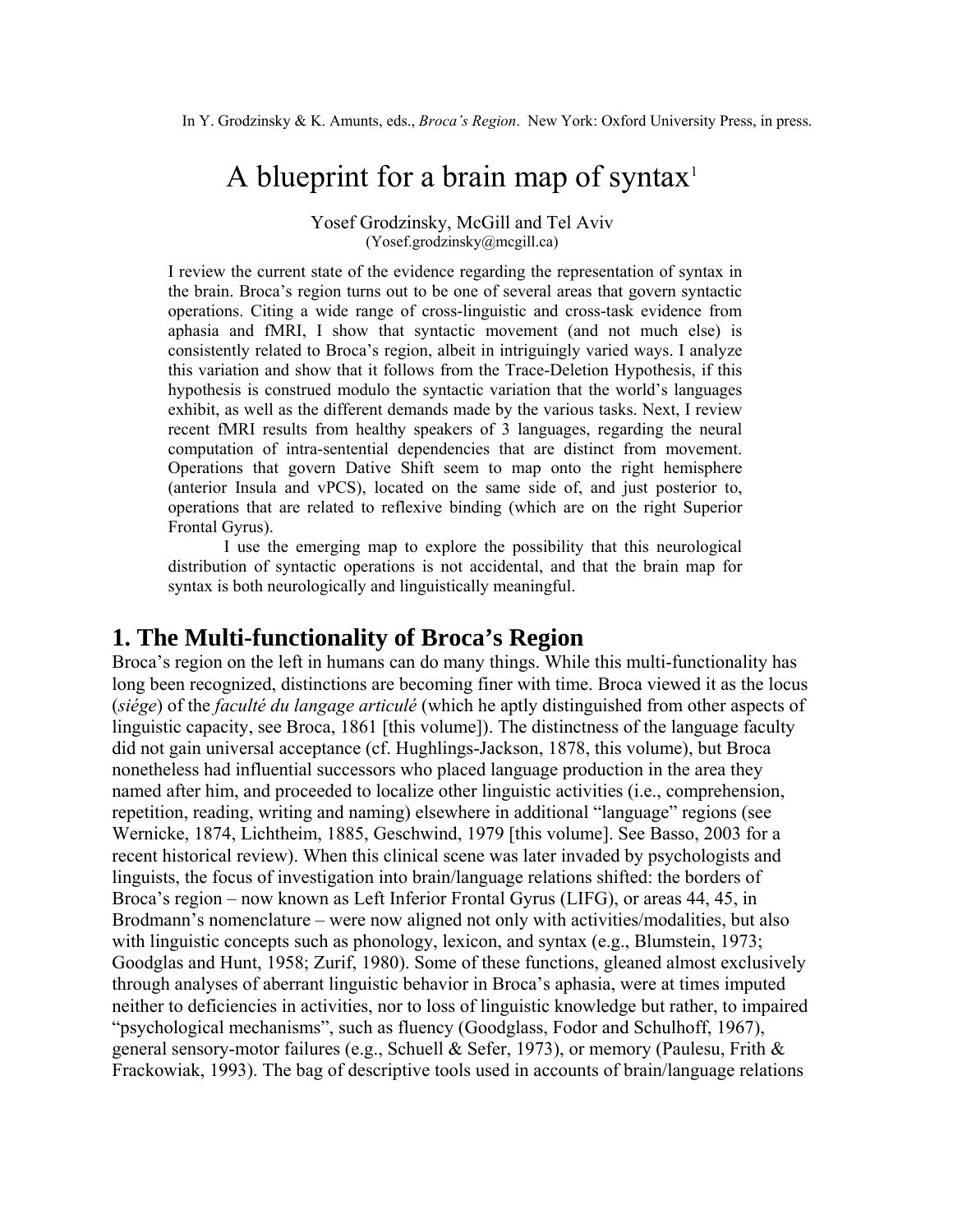#### **A BLUEPRINT FOR A BRAIN MAP OF SYNTAX**

was growing, containing now a mixed vocabulary of activities/modalities, sensory/motor and cognitive concepts, and finally, linguistic terminology. Matters were getting complicated.

With time, the amount of relevant data and analyses grew. More experimentation and enhanced methods led to refined perspectives on the role of Broca's region in linguistic behavior. The advent of functional neuroimaging technologies made the picture even richer. That is where we now stand. This chapter is about some of these intriguing complexities, and the way they might bear on our understanding of the nature of language and its relation to neural tissue.

Current literature underscores the multi-functionality of Broca's region: It is implicated in phonology (Blumstein, 1998), and in the way words are handled (see Cappa & Perani, this volume); it is also said to contain resources that are recruited in working memory tasks (Smith & Jonides, 1999); there is even some evidence linking it to mental imagery (Binkofski *et al*., 2002). Many things seem to happen, then, in this relatively small portion of the left cerebral hemisphere. Finally, Broca's region seems to be crucial for syntactic analysis (see chapters by Avrutin, Friederici, Friedmann, and Shapiro, this volume). This chapter is about the role this brain area plays in receptive syntax, and its place in the broader context – within a brain map for syntax.

More specifically, as it is becoming increasingly clear that Broca's region plays a limited role in receptive syntax (see Grodzinsky, 2000a for a recent review), an attempt to draw a full-blown syntax brain map must go beyond this area. Based on new findings that seem to localize pieces of syntax in other parts of the brain (particularly in the right hemisphere), I try to provide a rough sketch (based on the sparse available evidence), and consider its potential significance to neuroscience and linguistics.

A syntax map locates syntactic operations in brain space. However, a map merely points to the anatomical addresses of distinct operations, remaining a chapter in Phrenology (albeit new and refined). I will aim for more intricate properties that a syntax map might have, from which clues can be obtained regarding the character of principles of syntax. The idea is to try to harness the spatial geometry of the cerebral representation of syntactic operations for theoretical purposes. Drawing on results obtained in vision and in somatosensory physiology, I will consider the theoretical significance that a syntax map might have. I will entertain the following idea:

- (1) *Syntacto-Topic Conjecture (STC)*
	- a. Major syntactic operations are neurologically individuated.
	- b. The organization of these operations in brain space is linguistically significant.

Part (1a) of the STC conjectures that formal properties of the linguistic signal are neurologically significant, that is, they reside in distinct brain loci and align with anatomically defined borders; the study of the functional neuroanatomy of syntax thus must make use of linguistic tools. Part (1b) supposes that the spatial properties of this organization in neural tissue are linguistically significant. If supported, this conjecture would add an anatomical, perhaps even a quantitative dimension to the theory of syntax.

The STC is a very general framework, and is formulated against the background of current approaches to the visual, auditory and sensory-motor systems. To give it life (i.e., empirical content) requires a long journey. Currently, there seems to be more questions than answers, yet a first step is to examine the current experimental record, and see whether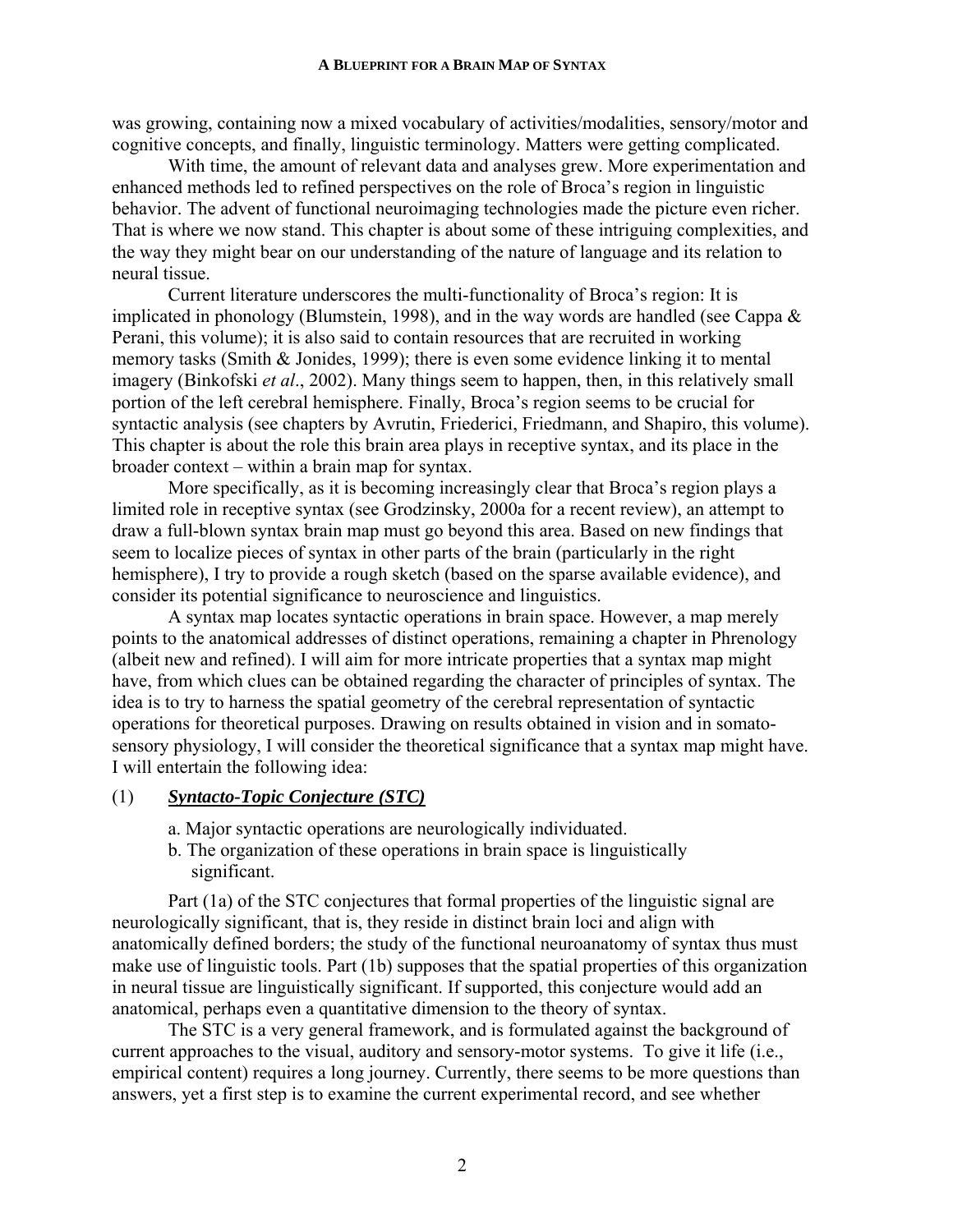relevant information can be gleaned for a syntactic brain map. I will begin with a short review of two current methods for the study of brain language relations (section 2), and move on to syntactic deficits in Broca's aphasia, which I will argue are restricted to syntactic movement (*a k a* grammatical transformations, section 3). Section 4 reviews the current experimental record in neuroimaging of the healthy brain in Broca's region, and seeks convergence with the aphasia results.

Section 5 looks beyond this region. It reviews two rather surprising recent findings that have located certain intra-sentential dependency relations in different portions of the right hemisphere. These results drive the conclusion that a rough brain map for syntax may be within reach. Finally, section 6 proposes dimensions along which the STC may be explored by examining how visual maps are currently investigated.

# **2. New Phrenological Tools: Errors in Aphasia, fMRI in Health**

Of the plethora of experimental techniques currently in use, two seem to have contributed the most towards an understanding of brain/language relations: The study of linguistic behavior in aphasic patients who suffer focal lesions in Broca's region, and functional imaging investigations of language in neurologically intact adults.<sup>2</sup> In aphasia, various types of linguistic stimuli and tasks are used, the typical dependent measure being error level. Erroneous performances are then correlated with lesion location. In neuroimaging of healthy language users, normal behavior is correlated with both anatomical locus and relative intensity of activation per a stimulus contrast (in a given task). As results obtained with these methods constitute the empirical backbone of this chapter, I now review some of their properties, in an attempt to understand the nature of the inference from data to theory that can later be made.

*A*. *Componential analysis of behavior*: In health, functional imaging measures brain correlates of normal behavior. Units of behavior can be identified on the basis of loci and relative intensity of Blood Oxygen Level Dependent (BOLD) response. In aphasiology, behavioral abnormalities (errors) help discover neurologically natural classes of behavior – those affected and those spared by focal brain damage. This is done through the construction of deductive accounts that map the theory of the normal onto the pathological.

*B. The nature of the inference*: We map health onto pathology by removing components that seem to underlie the observed aberrant behavior subsequent to focal brain lesion. A success in deducing the absolute level of errors points to the crucial role of the removed component in the processing of the relevant stimulus in health. Such deficit analyses identify the role that the missing neural tissue plays in health. Such accounts are difficult to construct on the basis of fMRI data, because these data typically come in the form of contrasts in relative, rather than absolute, activation level. Activation of a brain region by some stimulus contrast is thus at best indicative of that region's participation in processing, but not necessarily of a critical role it plays (see Jezzard, Matthews & Smith, 2001).

*C. Analysis of brain activity*: remote and poorly understood as the index of brain activation that imaging currently provide may be, it does provide a measure of neural activity. No such measure is made in lesion studies discussed below.

*D. Anatomical accuracy*: Neuroimaging technologies are hailed as a technological breakthrough that enables unprecedented anatomical accuracy. This may be true, yet in the context of language it should be considered against three facts: *(i)* Inter-individual variation in the language regions is great, a finding that repeats with every known anatomical mapping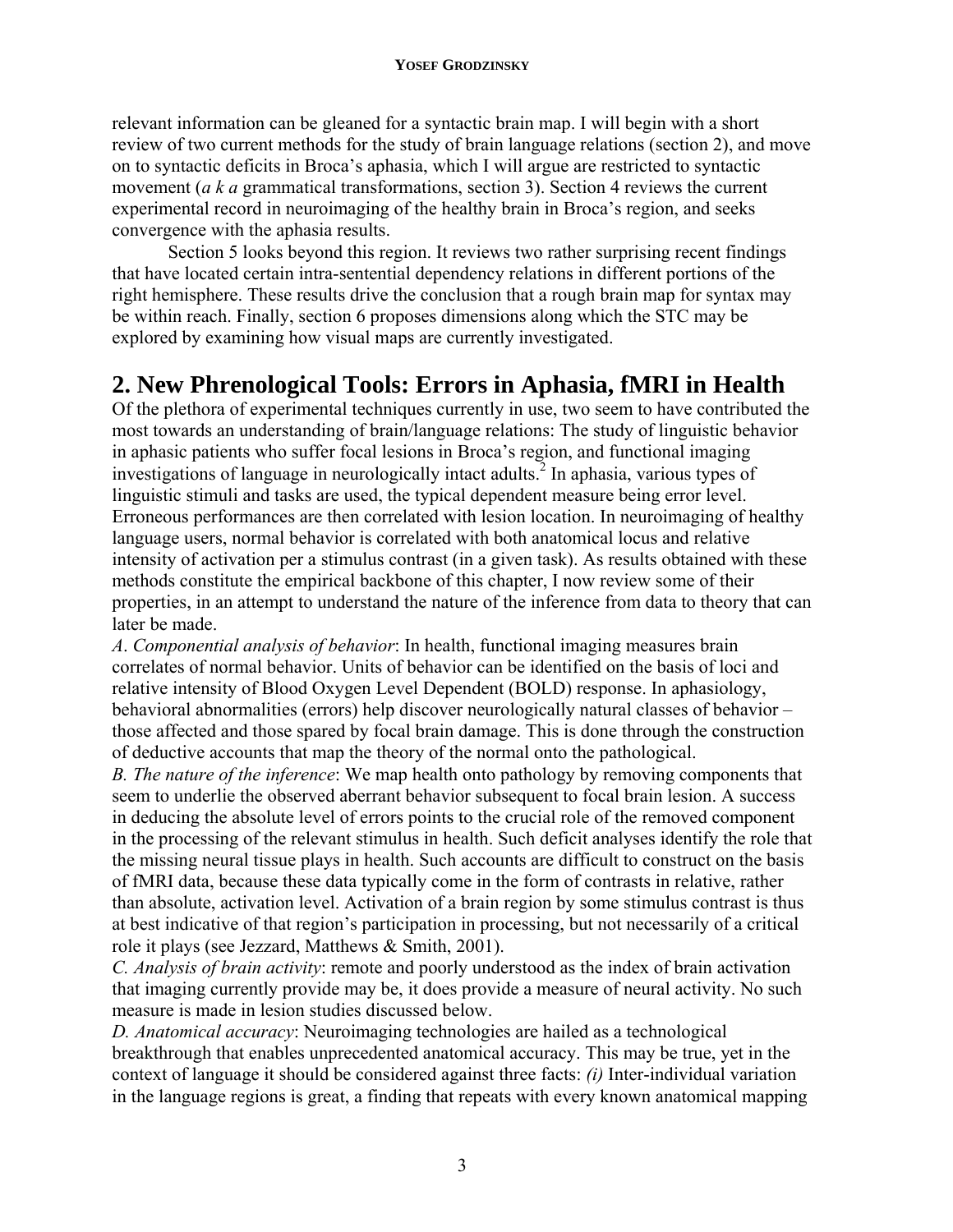method (see Amunts, Petrides, this volume). *(ii)* It appears that, as Brodmann (1909 [this volume]) proposed, the anatomical method that produces borders which align best with functional distinctions is the cytoarchitectonic mapping method (Mattelli, Luppino & Rizzolatti, 1991). Yet, cytoarchitectonic borders (not visible in fMRI) do not align well with topographic borders (visible in fMRI). As a result, our ability to localize linguistic processes precisely is constrained by the biology (see Amunts *et al*., 1999). *(iii)* Lesion size and lesion variation in aphasic patients are thought to be on average larger than the corresponding measures in fMRI in health. This may be true, yet it is important to note that no study that compares lesion volume to volume of activations in health has ever been conducted. *E. Anatomical constraints*: Neuroimaging methods are not limited to a specific brain area, as unlike aphasia, they are not lesion dependent. As a consequence, a broader view of the brain is possible. Below, we shall see how significant this feature is. In at least one case, aphasia results exclude the involvement of Broca's area, yet only fMRI investigations localize them elsewhere. This table below summarizes the main points of comparison:

| method<br>dimension                              | <b>LESION STUDIES</b><br>(Aphasia)                        | <b>fMRI IN HEALTH</b>                                                |  |
|--------------------------------------------------|-----------------------------------------------------------|----------------------------------------------------------------------|--|
| A. Type of measured<br><b>behavior</b>           | errors                                                    | normal performance                                                   |  |
| <b>B.</b> Possibility for a<br>deductive account | yes                                                       | no                                                                   |  |
| C. Measured brain activity                       | none                                                      | blood flow                                                           |  |
| D. Degree of anatomical<br>precision             | up to lesion size and inter-<br>individual lesion overlap | up to resolution of<br>functional image, and<br>individual variation |  |
| E. Possibility of a broad<br>view of the brain   | no                                                        | yes                                                                  |  |

## **3. Focal insult to Broca's Area results in a Syntactic Movement Failure – TDH**

Common wisdom is that Broca's area on the left hemisphere is entrusted with syntactic responsibilities. However, it is becoming increasingly clear that these are limited, and do not encompass all of syntax. Take out Broca's area from a person, and s/he will be left with quite a lot of syntax; create a functional image of this area during syntactic analysis, and you will find that it remains silent on many syntactic tasks. Thus important parts of syntax must be elsewhere in the brain, if they are to have neurological existence.

Focusing on receptive abilities in Broca's aphasia, I will first present a view of the role Broca's region plays in supporting syntactic computations. I assume no prior knowledge in neuroimaging or in linguistics, although occasional [bracketed] hints and comments for imagers and linguists are included.

Focal insult to the vicinity of LIFG (i.e., the area that "encompass[es] most of the operculum, insula, and subjacent white matter." Mohr, 1978, p. 202) impairs linguistic ability in highly specific ways. The etiology of this condition may be stroke, hemorrhage, protrusion wound, tumor or excision of tissue. As we look into syntax, only studies that use minimal pairs can be of use. That is, while many studies incorporate varieties of syntactic considerations into their design. Below, I only discuss studies that contrast syntactic types with other syntactic types. This restricted domain has been a focus of intense study in recent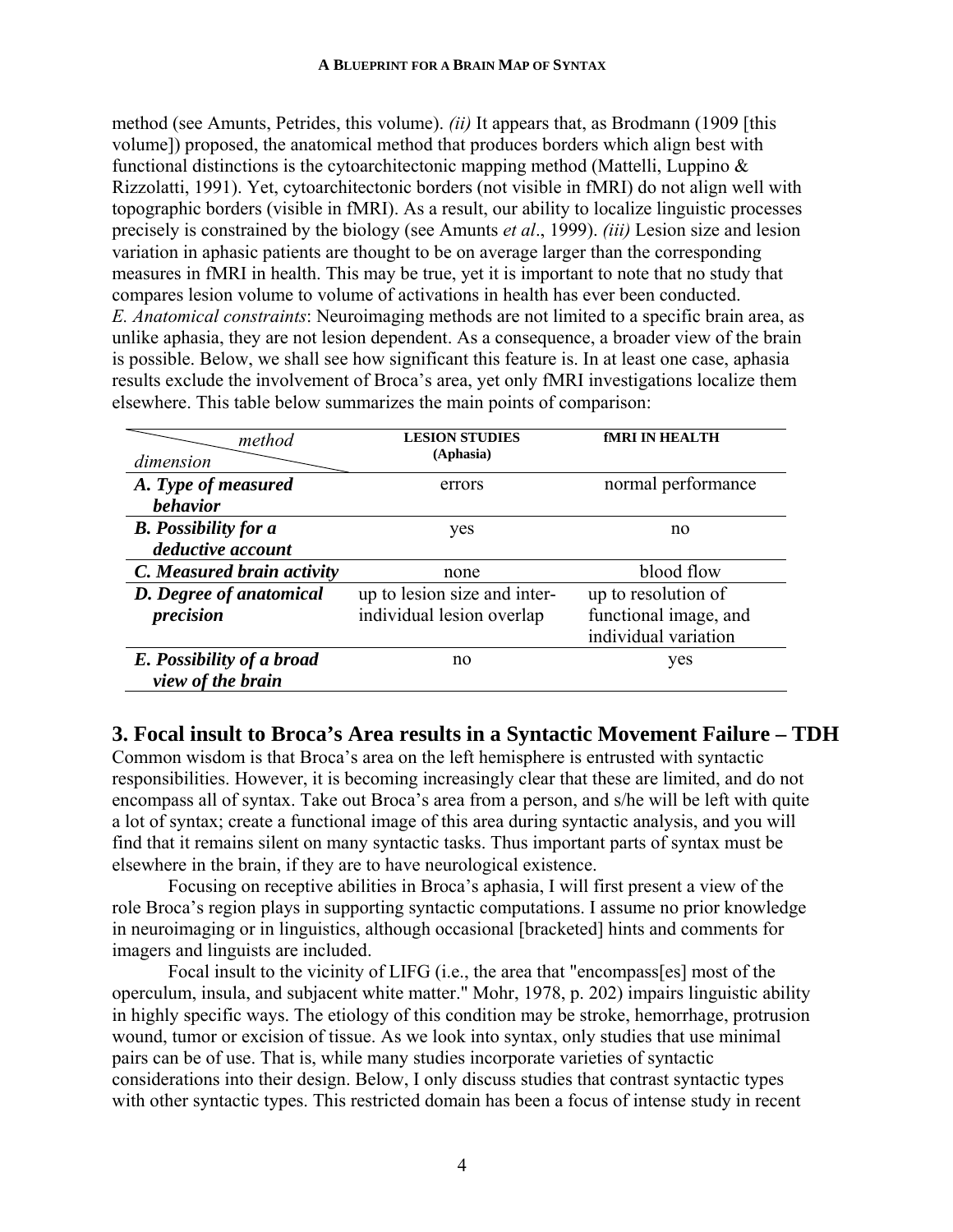years, and a rich body of data is currently available. Work carried out in many laboratories, through varied experimental methods and on several languages, has indicated that the receptive abilities of Broca's aphasics at the sentence level are selectively compromised. When tested in comprehension, grammaticality judgment as well as receptive timed tasks, they yield mixed results, success or failure (or aberrant performance) depending on sentence type. The goal of this section is to uncover a pattern in their performance.

Let me get to the bottom line right away: When core results are scrutinized, the deficit seems to encompass all and only sentences that contain syntactic movement. This deficit may have different faces when tapped by the various task types, but overall, syntactic movement operations (*a k a* grammatical transformations) are the heart of the receptive deficit, hence constitute the central syntactic function of Broca's area. A brief syntax tutorial follows. *3.1. Some basics of syntactic movement* 

Simply put, syntactic movement is an operation that changes the relative sequential order of elements in a sentence. It is thus an abstract relation between two positions – an element's original position in a sentence, and its "landing site". This operation may affect the visible (or audible) nature of a sentence, but it can also be invisible/covert, with empirical consequences that are sometimes detectable only through subtle tests. Overt movement of an element in the sentence (our current focus), implies that it has a split existence: As a phonetic entity, it is located in one position in the sentence (the landing site), yet its semantic interpretation is elsewhere (its original position, now phonetically empty but thematically active). Movement is the relation between the two positions. Consider the distinction between a declarative sentence and a corresponding question:



In the declarative sentence (2a), the predicate *kick* assigns thematic (*θ*)-roles to the argument immediately preceding it, *horse*, and to the one immediately following it, *rider*. Verb semantics determine which role (drawn out of a universal inventory of labels that specify possible argument denotations, such as agent, patient, experiencer, goal, source and instrument) is assigned to each argument ( $\mathcal{G}_1$  =agent,  $\mathcal{G}_2$  =patient, in (2a)). In the corresponding question (2b), however, the elements <*kick*, *rider*> are non-adjacent, and their sequential order is reversed. Still, as the verb *kick* has not changed, only its surroundings, the manner by which it assigns its  $\mathcal{L}$ -roles must remain fixed –  $\mathcal{L}_l$  to the left and  $\mathcal{L}_l$  to the right. Yet *rider* remains recipient-of-action or patient under this major change. To maintain  $\mathcal{P}$ constancy despite of the sequential change, a transmission mechanism is posited (that will be then shown to have additional functions): *'the rider'* not only becomes *'which rider'*, but also, is copied to the front of the sentence, and its token in its previous position is deleted and replaced by a symbol ' $t$ ' for *trace* of movement. In the question, '*kick*' assigns a patient  $\mathcal{P}$ roles rightwards to the position marked by '*t*'. This means that phonetically, '*Which rider*' is sentence-initial, but its  $\mathcal{Y}$ -role is downstream in '*t*'. The two positions  $\leq$ *Which rider'*, '*t*' > are related by a link that ensures that the *9*-role is transmitted from *t* to '*which rider*', so that interpretation will be carried out properly.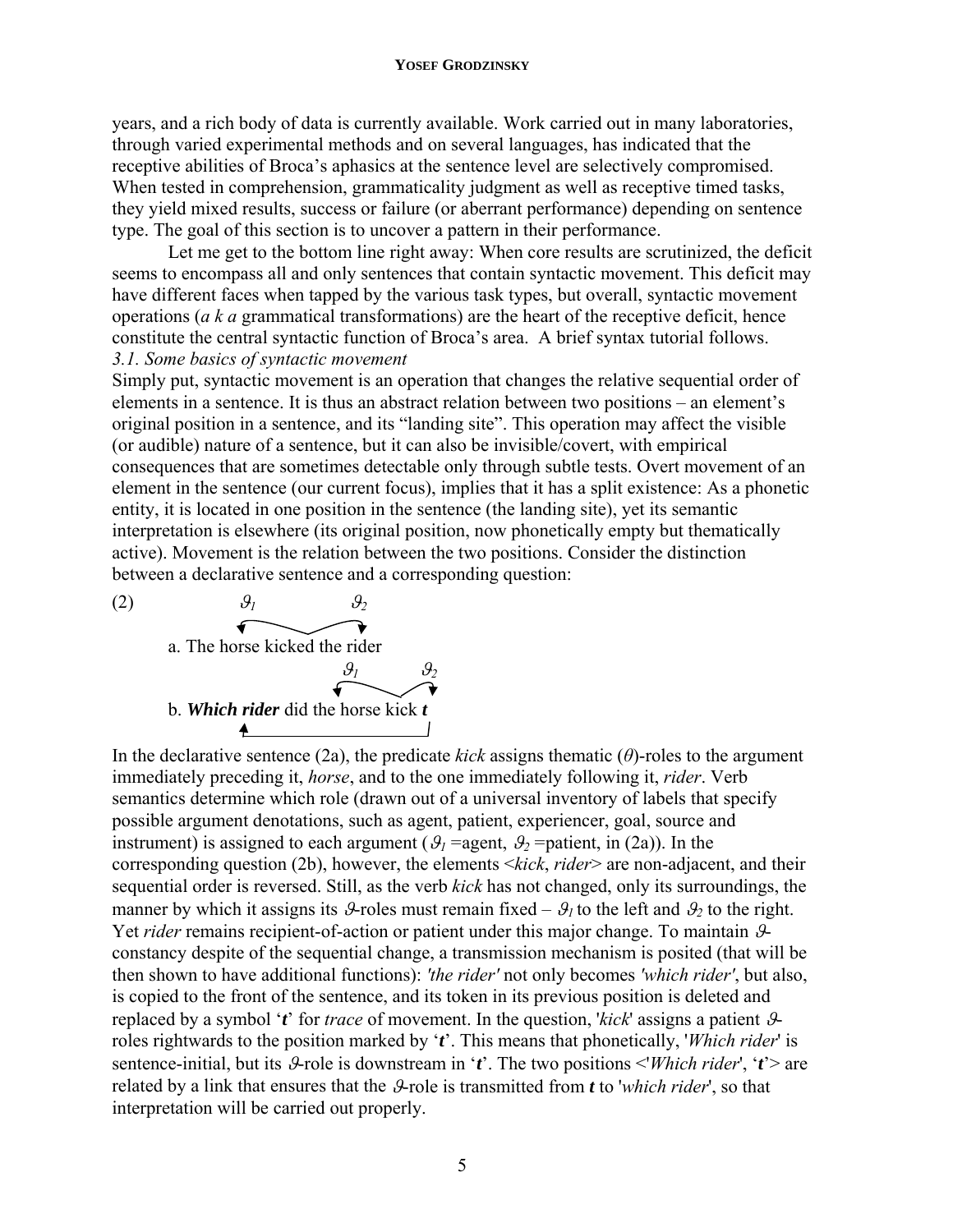Movement is a generalized, yet highly constrained, relation between positions in a sentence. From a  $\mathcal{P}_{\text{perspective}}(2)$  and the English passive construction (3) are somewhat similar, in that they contain one indirect assignment that a trace mediates:

$$
(3)
$$

(3)  $\theta_2 \qquad \theta_l$ b. *The rider* was kicked *t* by the horse  $\uparrow$   $\uparrow$   $\uparrow$ 

 This presentation (in which accuracy is sacrificed for clarity and accessibility to a broader audience) has thus far adopted a thematic perspective to movement. This choice is made because the relevant comprehension studies on Broca's aphasics are mostly about the manner by which they interpret  $\mathcal{G}$ -roles. Yet traces of movement have syntactic functions that go beyond the mediation of ϑ-roles. They are also crucial for the determination of the grammatical status of strings. Movement operations are highly constrained: Allowing constituents to move around freely would result in a very large number of ungrammatical strings (cf. the pair *I believe that it is likely that John is a fool* and \**John is believed that it is likely to be a fool*). We must set conditions to prevent such eventuality. Many of these restrictive conditions are predicated over traces. For example, while movement from subject position to create a multiple question is possible in English (4a), such a question is impossible to formulate if the object is fronted (4b).

(4) a. I don't know *who* [*t* saw **what**]

b. \*I don't know *what who* [*t* saw *t*]

 $+$  |

 $\uparrow$   $\uparrow$ 

Ungrammaticality seems to occur when the link connecting a moved question word to its traces crosses another question word (4b). If true, this observation suggests that traces are involved in the determination of grammaticality of sentences, and thus have purely syntactic functions. On this view, traces of movement have a dual role: They are involved in interpretation through their function in transmitting  $\mathcal{Y}$ -roles to moved arguments, and they are embedded in constraints on movement. [Notice that as presented, movement may be "vacuous", as it may occur without overt changes (4a). I will return to this issue below].

With these basic tools at hand, we can now examine the mixed performance of Broca's aphasics in both comprehension and grammaticality judgment tests, to start searching for a pattern in their behavior.

### *3.2. Some core data on the syntactic comprehension deficit in Broca's aphasia*

When asked to match the sentences in  $(5)$  to depicted scenarios in binary choice experiments (i.e., on 'who did *X* to whom' tasks that require correct matching of 2 arguments in a sentence to 2 actors in a scenario, which amount to  $\mathcal{S}$ -role assignment), Broca's aphasic patients perform well above chance (as measured by tests that typically consist of 10-30 trials per sentence type). In (6), however, their comprehension performance drops dramatically to a level that is around chance (see Drai & Grodzinsky, in press, and Drai, this volume, for discussion of this measure). These form the basic data array from which we start, which is presented below in an annotated form [traces of subject movement from VP-internal position are ignored; more on that below]: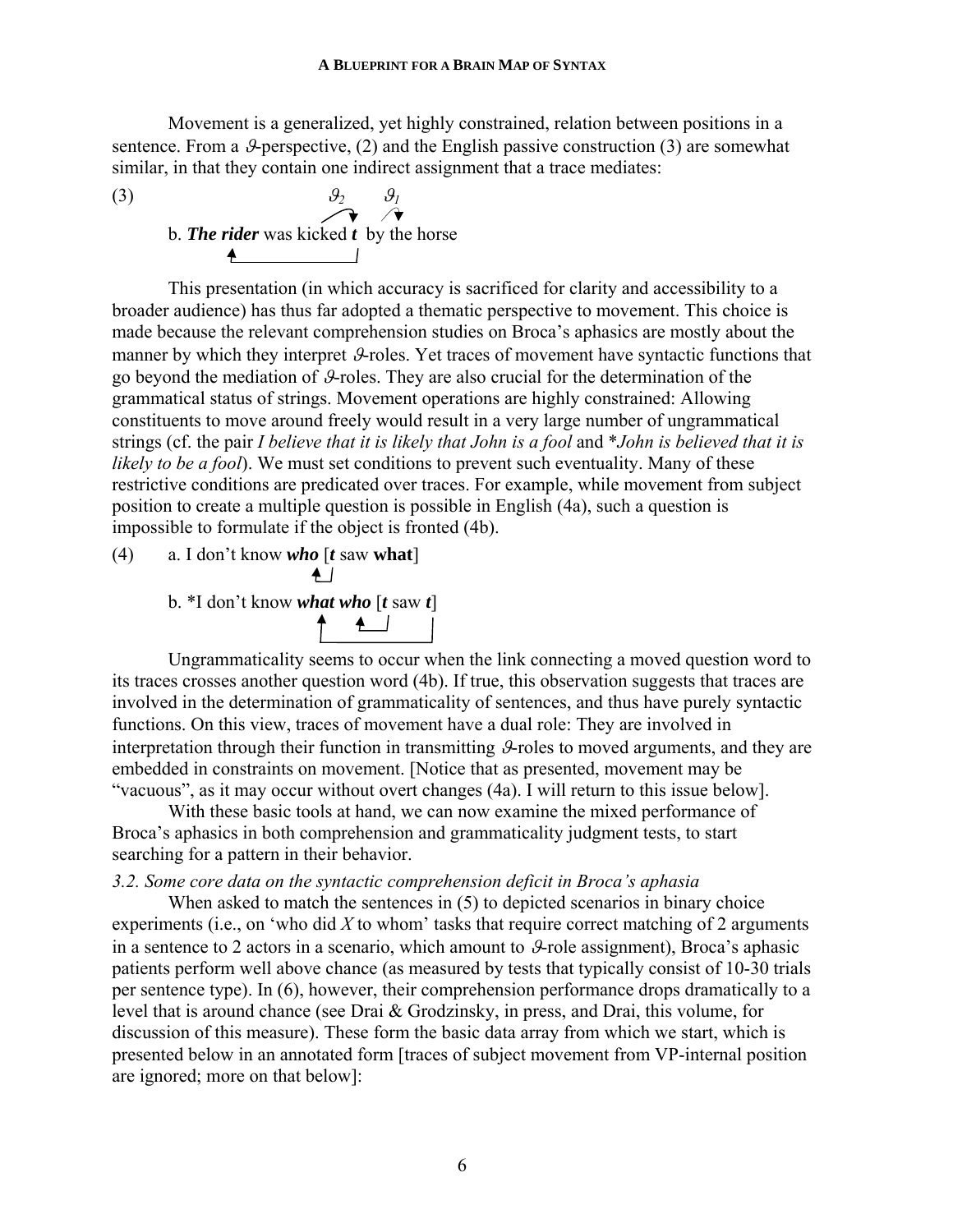- (5) *Above-chance comprehension*
	- a. The woman is chasing the man
	- b. *The woman* who *t* is chasing the man is tall
	- c. Show me *the woman* who *t* is chasing the man
	- d. It is *the woman* that *t* is chasing the man
	- e. *Which man t* touched Mary?

## (6)*Chance comprehension*

- a. *The man* that the woman is chasing *t* is tall
- b. Show me *the man* who the woman is chasing *t*
- c. It is *the man* that the woman is chasing *t*
- d. *The man* is chased *t* by the woman
- e. *Which man* did Mary touch *t*?

This pattern of performance is intricate, and its connection to syntactic movement as described above is not immediately apparent. That is, traces feature in many (if not all) sentence representations in (5)-(6), and thus their presence or absence does not place the cases in the correct performance groupings. Still, syntactic movement and traces do function as critical building blocks in various incarnations of a deficit analysis known as the Trace-Deletion Hypothesis (TDH, Grodzinsky, 1984; 1986; 1995; 2000a), which attempts to account for these data. The idea behind the TDH is that the core receptive deficit in Broca's aphasia inheres in an inability to represent traces of movement in syntactic representations. If true, this theory would mean that the central role of Broca's area in sentence perception is to support syntactic movement. Below I present the logic behind the TDH, and show it at work.

## *3.3. Mapping Deficient Representations onto Performance*

Suppose that traces of movement are deleted from syntactic representations in Broca's aphasia, as the TDH would have it. On minimal expectations, it is not clear how any behavior can be derived from such a supposition. On the one hand, if every trace deletion is to affect performance, more comprehension failures than observed are expected, because most cases not only in (6), but also in (5), contain traces, and their deletion is supposed to cause comprehension problems. On the other hand, it is not clear why the deletion of traces would impact patients' success rate in comprehension tasks in the first place. This account, then, seems to be both too strong and too weak

An example will help elucidate the problem. Consider  $\mathcal{S}$ -assignment in subject (7a) and object (7b) relative clauses in English, measured in aphasia through the typical Sentenceto-Picture Matching (SPM) task, in which correct  $\mathcal{Y}$ -assignment is critical for errorless performance. In both (7a-b), a [bracketed] relative clause modifies the subject of an *italicized*  main clause. From here, the cases diverge. In (7a), *the woman* is the subject of the relative clause (i.e., of the verb *chase*), hence linked to a trace in subject position; in (7b), *the man* is the object of the relative and is linked to an object trace:

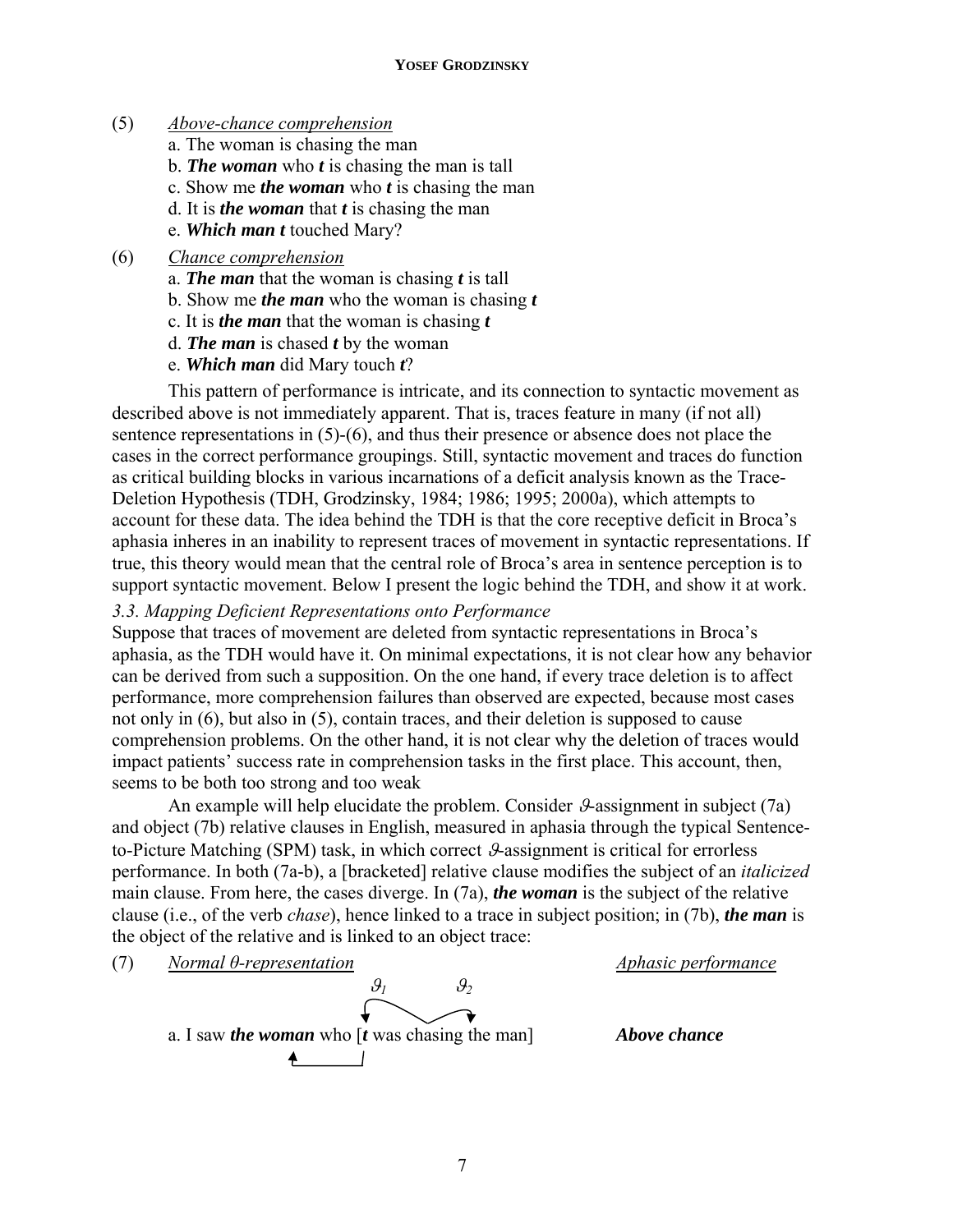

The transitive verb *chase* assigns two roles,  $\langle \vartheta_l =$  agent;  $\vartheta_2 =$  patient $\rangle$ , to the subject on its left and to the object on its right, respectively. The verb in both sentences is one and the same, and hence its  $\mathcal{G}$ -assigning properties are unaffected by sentential context (i.e., position of the trace) and remain fixed. In both instances, one  $\mathcal{S}$ -role is mediated by a trace. If trace deletion diminishes performance, then Broca's aphasics' success rates should be low for both (7a) and (7b). Yet, their performance is split: they are above chance on (7a), and at chance levels on (7b). But even if we could derive this split, we would still have to say why the deletion of the trace would bring about the particular performance level observed for (7b). Mere deletion of traces thus neither singles out object relatives for impairment, nor accounts for the particulars of this divergent pattern.

These observations may help us formulate preliminary requirements that a deficit analysis must satisfy: It must have a descriptive device that would set the impaired behaviors apart from the preserved ones, and it must offer an account from which the aberrant behavioral pattern can be deduced – an explicit mapping from normal to pathological behavior. An understanding of the deficit behind the behavior presupposes an explicit mapping from structural deficiency to measured behavior (=error rate).

Next, the quest for a deductive account leads us to ponder the quantitative nature of aberrant behavior. Above, no concrete numerical value was given to the aphasics' performance level, only its relation to chance. This stems from the recognition that a syntaxbased approach does not have quantitative scales. The unavailability of an implementation (performance model) with such scales, and the binary nature of the experiments at issue, leave us with three performance types only: A patient performing a binary-choice comprehension ( $\theta$ -assignment) task which contains multiple tokens, can either get it right (= above chance level), or wrong (=below chance), or guess (=chance).

Finally, comprehension tasks require that referential elements have an interpretation. The task thus forces the deficient system to label each referential element with a  $\mathcal{Y}$ -role. Our desiderata from an account can be summarized in the following premises:

### (8) **Premises for deducing error data in error-measuring experiments** *P1. Transparency*: Error rates must be derived deductively.

(explicit mapping from representation to error-rate on each sentence type)

*P2. Restricted Outcomes*: Experimental paradigm determines the range of discernible error types.

(in a binary-choice, ϑ-assignment paradigm, unless quantitative parameters are introduced to the interpretive framework, outcomes can only be related to chance)

*P3. Full Interpretation Under Duress (FIUD)*: Interpretive forced-choice tasks require every referential element to have a semantic role.

(when grammatical ϑ-assignment fails, a ϑ-less referential element  $\alpha$ cquires a semantic role via extra-grammatical means)<sup>34</sup>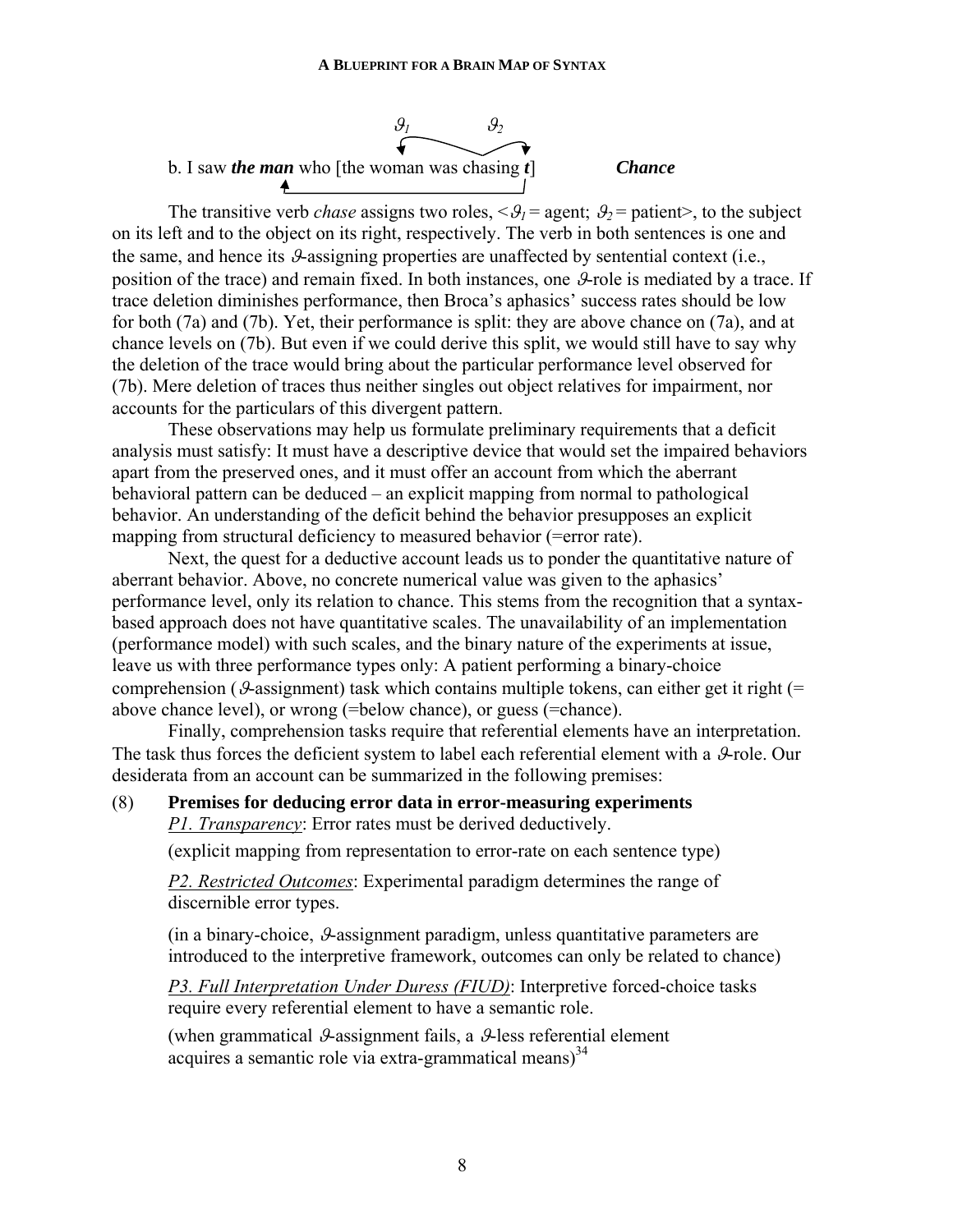With these premises in our pocket, we can now try to account for the experimental results in (7) through the TDH. If all traces in (7) are deleted, (9a) becomes the deficient representation of (7a), whereas (9b) represents (7b):



b. I saw *the man* who [the woman is chasing *\**] *Chance*

Premises *P1* and *P2* enter first into play: An account of Broca's aphasia must deduce the patients' performance levels from deficient representations (*P1*), and error rates are given in terms of their relation to chance (*P2*). Moving to the results, we begin with the virtually normal comprehension performance on  $(9a)$ . The relative object 'the man' is assigned  $\mathcal{G}_2$ (=patient) directly. The story is different for the moved subject *the woman*: Assignment of  $\mathcal{G}_l$ is normally mediated by a trace, now deleted (annotated by "**\***"); the subsequent disruption of the link between  $\mathcal{G}_l$  and the moved constituent *the woman* (annotated by a perforated line) leads to a ϑ*1*-assignment failure, in violation of premise *P3* (*FIUD*).

How can *P3* be satisfied? Notice that the direction of ϑ*1*-assignment is toward *the woman*; moreover, no referential element intervenes between *the woman* and "\*". As (9a) depicts it, this peculiar configuration allows the thematic gap caused by trace-deletion to be bridged, as the assignment of ϑ*<sup>1</sup>* may stretch leftward. Call this operation ϑ**-bridging**. Now both arguments of the verb have  $\mathcal{F}$ -roles, as  $\mathcal{G}_2$  is assigned normally, and  $\mathcal{G}_1$  – by  $\mathcal{F}$ -bridging (hence bolded); this thematic representation is correct, and normal performance follows. A somewhat similar approach to  $\mathcal{L}$ -roles in subjects in the absence of a trace-antecedent link is independently considered in the context of developing children (see Fox & Grodzinsky, 1998) [Note that the ϑ**-**bridging mechanism also provides a solution to a potential problem that arises regarding gaps in  $\beta$ -transmission that are created due to the deletion of traces of movement from VP-internal position and their subject antecedents. That is, despite trace deletion, the ϑ**-**role assigned to the subject VP-internally can reach the subject in its IP position by ϑ**-**bridging in a manner similar to what we have seen. We ignore this issue for ease of exposition].

Now consider (9b). Here,  $\mathcal{G}_l$  is assigned correctly, having no interaction with the TDH [again, traces of movement from VP-internal subject position notwithstanding]. The problem assignment is that of  $\mathcal{G}_2$ : The mediating trace is deleted by the TDH, which creates a gap between ϑ*2* and *the man*. Like before, *P3* requires each referential element to have a ϑrole; unlike before, ϑ*2* cannot reach its assignee through ϑ**-**bridging, because its bridging operates on linear sequences, and here the direction of assignment is not toward *the man*, but away from it.  $\mathcal{G}_2$  is stranded (hence struck through), *the man* remains  $\mathcal{G}$ -less in the relative clause, and *P3* is again violated.

The failure of grammatical devices forces the system to resort to knowledge acquired through experience, in an attempt to satisfy *P3*. Bever (1970) observed that in most of the world's languages, the most frequent linear order of semantic roles in transitive sentences is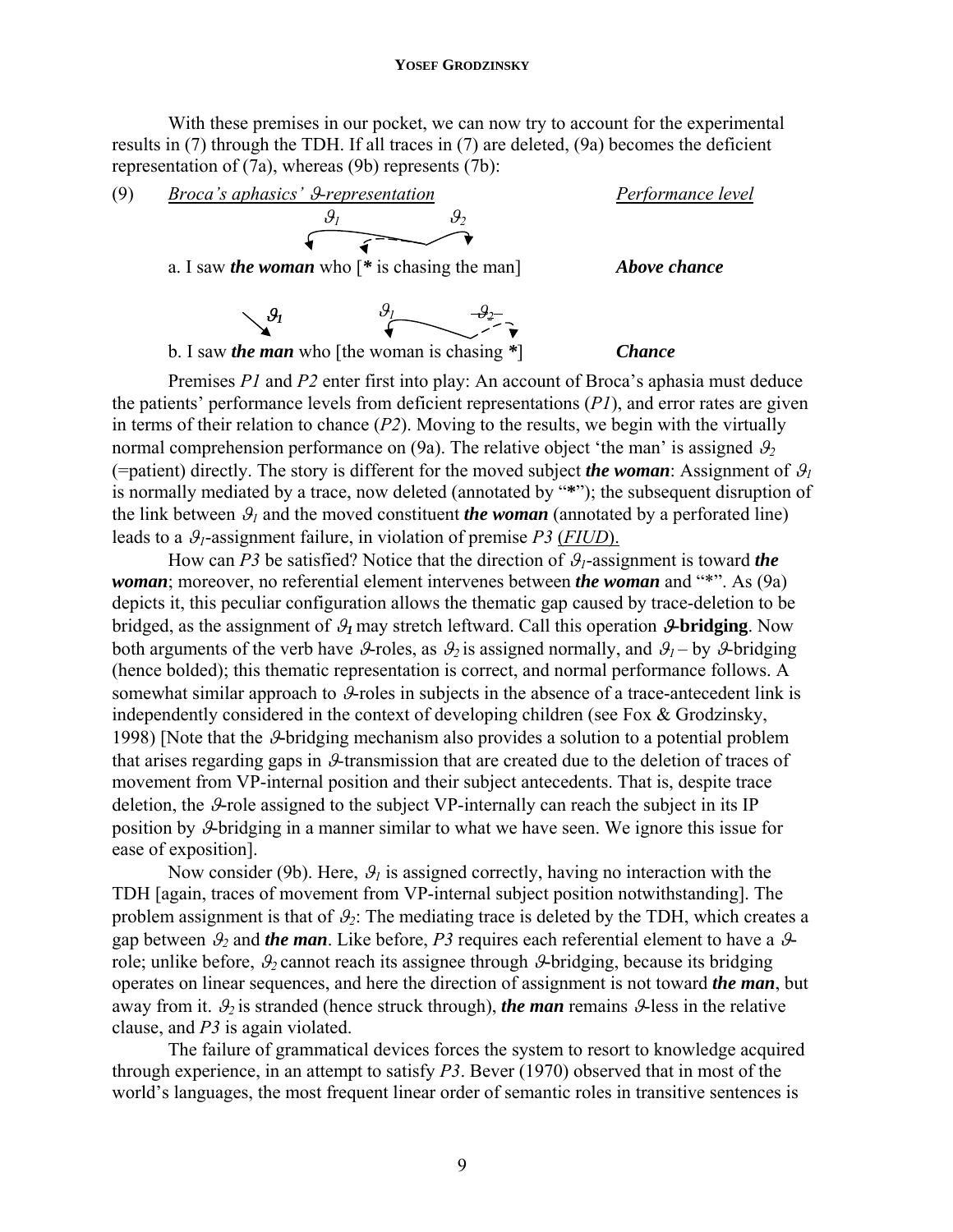$\langle \mathcal{S}_l$ =agent,  $\mathcal{S}_2$ =patient>. Suppose that in order to satisfy *P3*, a link – driven by an extragrammatical Default Strategy – is established between the  $\mathcal{S}$ -less NP and the role that is most frequently associated with its linear position in the string. A clause-initial NP that has not obtained its ϑ-role grammatically would thus become agent.

Consider now the thematic representation that a Broca's aphasic patient has for a sentence with movement under the TDH. It is based on two knowledge sources: an incomplete grammar, and the strategy. In (9b), the resulting representation contains 2 arguments, both associated with  $\mathcal{G}_l$  = agent. In a task that requires  $\mathcal{G}_l$ -assignment, a  $\mathcal{G}_l$ -conflict arises, and chance performance is forced. The grammar based strategic  $\mathcal{G}$ -assignment pull in opposite directions (e.g., given two arguments and an <agent, Patient> ϑ**-**representation of the predicate, grammar dictates that argument $_1$ =agent, and strategy dictates that  $argument<sub>2</sub>=agent$ ). Note that chance performance follows only if the thematic output of the deficient grammar and the thematic dictum of the strategy have equal weights. Whether this is true remains to be empirically investigated (see Drai, this volume).

Many of these ideas have been around for a while. What is new here is the explicit formulation of interpretive principles (8) which link syntactic representations to numerical results of experiments. *P1* posits a general requirement, that an account derive aberrant performance deductively. *P2* sets up a range of possible experimental outcomes for the specific task under consideration, and *P3* connects deficient representations to compensatory mechanisms that may be involved when deficient comprehenders perform this task. Hopefully, these premises will help shed new light not only on the structure of neurolinguistic explanation, but also, on the interpretation of similar experiments with language-deficient populations in general (e.g., developing children).

Next, it is important to distinguish the TDH from an apparently simpler, canonicitybased account of deficient performance (e.g., Frazier and Friederici, 1992; Zurif, 1995). This approach suggest that canonical sentences, in which the linear order of overt arguments corresponds to their order in the lexicon, yield normal comprehension in Broca's aphasia, whereas deviation from canonicity leads to comprehension difficulties. As the TDH relies on directionality of  $\mathcal{F}$ -role assignment – itself an expression of the canonical arrangement of arguments around a predicate (agent to its left, patient to its right, etc.) – it is important to compare the two accounts.

To begin with, the canonicity account is incommensurate with interpretive premise *P1* – Transparency. While it may partition the cases correctly into those that induce error (6) and those that do not (5), it says nothing about why errors are observed, and why performance is at these levels. The TDH, by contrast, is transparent.

Second, the two approaches are empirically distinguishable. Consider multi-clausal sentences with movement (10a) and their array of  $\mathcal{G}$ -roles and predicates (10b):

$$
\overbrace{\hspace{1.5cm}}^{(10)} \overbrace{\hspace{1.5cm}}^{3_2}
$$

a. *Which boy* did the girl say *[\* pushed the old man]*

$$
b. <9l-push > <9l-say > say <92-say = [push <92-push >]
$$

When linearized, the  $\vartheta$ -arrays of the two verbs are interwoven: the agent argument of 'say', 'the girl', intervenes between *'pushed'* and *'which boy'*. However, the precedence relations between *push* and its arguments – *which boy >>pushed>> the old man* – do correspond to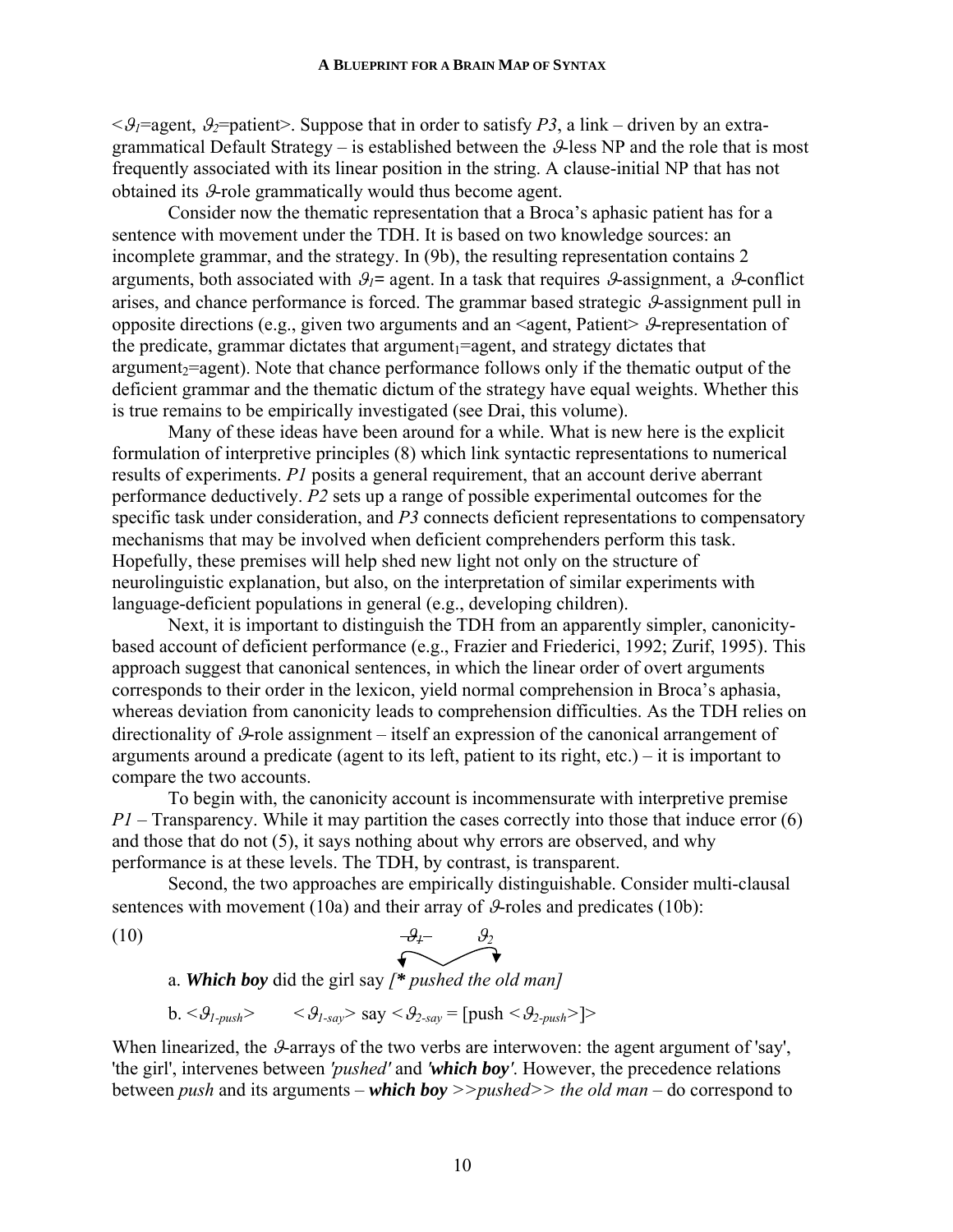the order of ϑ-roles in the lexicon. This correspondence seems to be the rationale behind a canonicity-based account of the comprehension deficit in Broca's aphasia, which contends that patients who succeed use lexical knowledge to compensate for a syntactic deficit (of an unspecified nature). In (10a), however, similarity in precedence relations does not mean congruence with order in the lexicon. Reliance on lexical information – as a canonicity-based account would have it – may not be sufficient, and a comprehension failure would follow.

By contrast, a straightforward construal of the TDH predicts normal comprehension in Broca's aphasia: *which boy* is dissociated from its agent  $\theta$ -role due to trace-deletion, but since it is clause-initial, this deficiency is expected to be correctly compensated for by the Default Strategy.

## *3.4 The TDH Cross Linguistically*

We move to languages whose structural properties differ from English in ways that interact with the deficit in Broca's aphasia. Results from a variety of language types seem to bear on the TDH. In Chinese, an SVO language, heads (**bold**) follow their relative clause (11a), (12a), unlike English in which they precede it (11b), (12b):



This structural difference leads to a remarkable prediction for Broca's aphasia: Opposite English/Chinese performance patterns are expected. In English subject relatives, (11b), trace deletion deprives the relative head *'cat'* of its agent  $\mathcal{F}$ -role; correct assignment – hence above chance performance – is obtained through *9*-bridging. In the Chinese subject relative (11a), the link between the relative head *mau* is to the right of the verb but  $\mathcal{P}$ assignment is to the left. The trace is deleted, yet unlike its English counterpart,  $\mathcal{P}$ -bridging cannot work because  $\mathcal{G}_1$ -assignment is in a direction contra-lateral to its argument. Premise *P3* forces Default assignment, and given the clause-final position of the *9*-deficient argument, it now receives the patient role. The resulting representation has  $2X\theta_2$ = patient ('dog' and *cat*), and guessing follows. Similar considerations hold in object relatives (12a-b), and are left to the reader who will notice the mirror  $\mathcal{F}$ -images. This prediction is confirmed: the results in Chinese form a remarkable mirror-image of the English ones (Grodzinsky, 1989; Su, 2000; Law, 2000), and correlate with the contrasting position of the relative head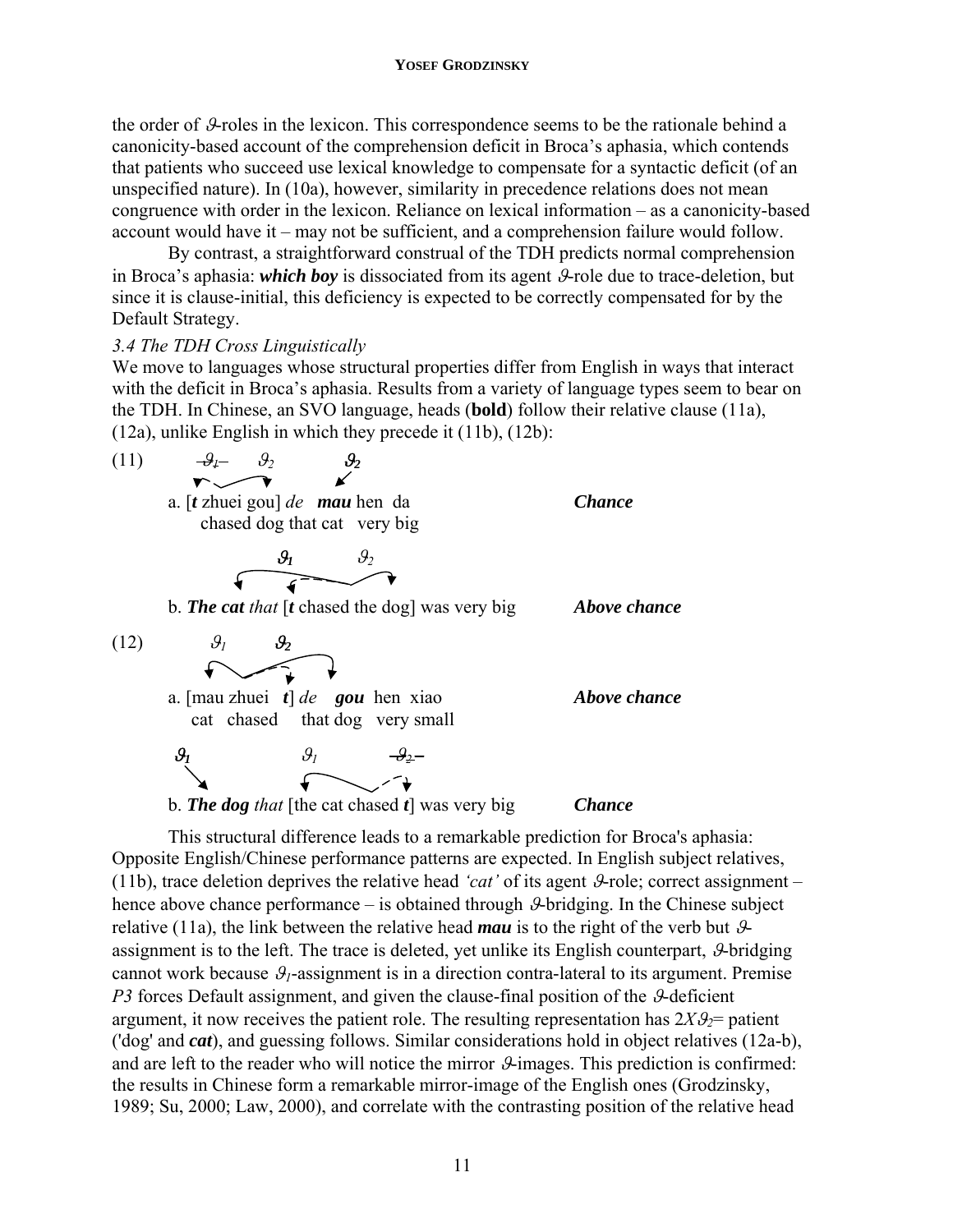in the two languages. The phenomenon of  $\mathcal{L}$  conflict is thus generalized, manifesting as agent vs. agent in English, and as patient vs. patient in Chinese.

Further intriguing cross-linguistic contrasts are also found. Take passive: In many languages, its comprehension by Broca's aphasics is at chance level, yet this is not universally true. Performance levels of Dutch and German Broca's aphasics are above chance (e.g., Kolk & van Grunsven, 1985; Friederici & Graetz, 1987; Burchert et al., 2002; see Drai & Grodzinsky, submitted, for quantitative analyses contrasting English and Dutch/German). Consider how *9*-assignment in Broca's aphasia works for passive in these languages:

(13)a. *English* 



How the  $by$ -phrase is assigned a  $\mathcal{P}$ -role by the predicate (thin line) is orthogonal to the current discussion. For simplicity, we assume that  $\mathcal{G}_1$ =agent is to the assigned object of the *by/door/vom*-phrase (see Baker, Johnson & Roberts, 1989; Fox & Grodzinsky, 1998 for some discussion of the problems in this assignment).

We now focus on the assignment of  $\mathcal{G}_2$ =patient, the locus of a critical difference between English and Dutch/German: Only the latter are verb final languages (i.e., their basic word order is SOV). That is, objects in English are canonically to the right of the verb, whereas in Dutch/German they are to the left. Given that  $\mathcal{P}$ -roles (such as agent and patient) are assigned by a predicate (verb) to its arguments, this cross-linguistic contrast has two relevant implications to the thematic identity of the moved argument: (*i*) In English, ϑassignment to the internal argument (the one canonically in object position but now fronted) is to the right (13a); in Dutch/German, it is to the left (13b,c); (*ii*) In English passive, movement of the object to subject position crosses the verb; in Dutch/German passive, the object only crosses the auxiliary when it moves. It stays on the same side of the main verb as in active.

As a consequence, normal *S*-assignment to object position in English passive (perforated arrow in (13a)) is in a direction *contra-lateral* to the position of the moved argument *the woman*. The aphasia result follows, in a manner similar to the object relatives: the ϑ-role fails to reach its target, and a strategically assigned agent role is forced on the moved subject by the Default Strategy, which leads to a  $\mathcal{F}$ -conflict, hence chance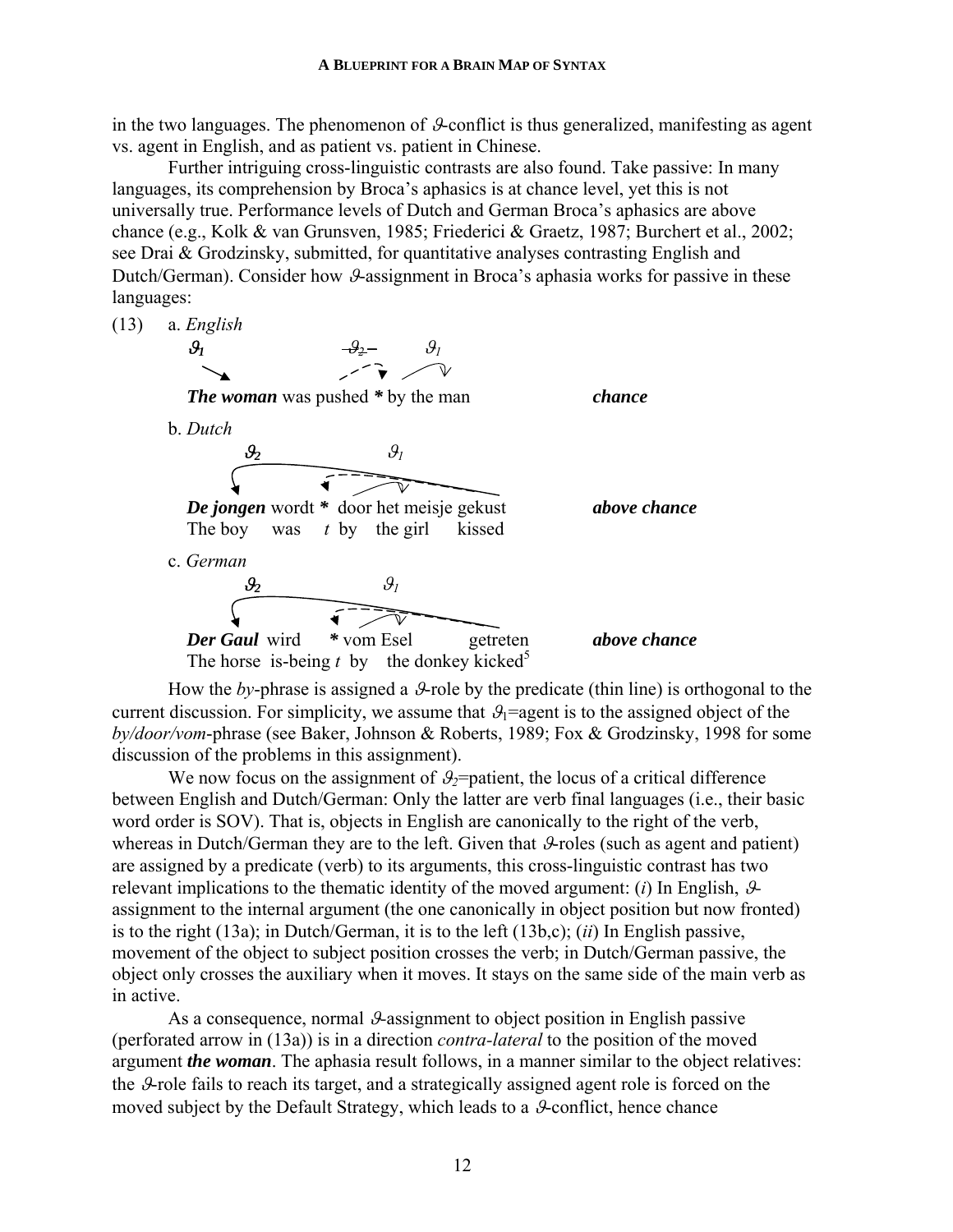performance; in Dutch/German, by contrast, *9*-bridging is possible: the moved constituent *De jongen* or *Der Gaul* is *ipsi-lateral* to the *9*-role is should receive, and no intervener stands between the *9*-role and its target. A uniform cross-linguistic view of the deficit in Broca's aphasia follows, which may actually provide critical hints regarding the correct analysis of passive in Dutch and German.

ϑ-bridging has been repeatedly invoked here, and it needs some elaboration. A ϑ-role fails to reach its target argument only if the direction of assignment is contra-lateral to the direction of movement. Otherwise,  $\mathcal{P}$ -bridging works both in the subject versus object trace contrast in English, and the cross-linguistic contrast in passive we have just seen. While this might make intuitive sense, there are still puzzles that remain. Specifically, there are cases in which movement leaves an NP ipsi-lateral to its  $\mathcal{F}$ -role, and still, aphasic performance is at chance. This is the case in scrambling constructions in SOV languages. They might shed light on *9*-bridging.

Many languages have a scrambling rule that moves the object across the subject in simple declarative sentences. In Japanese, a Subject-Object-Verb language, this rule transforms a sentence with an SOV word order (15a) into OSV (15b). This movement operation yields a representation with a trace. The two sentence configurations are otherwise on a par, yet performance in Broca's aphasia splits (Fujita, 1977; Hagiwara & Caplan, 1990):



A remarkable result was obtained in German. That is, patients who perform successfully on passive (13) fail on the German analogue of scrambling in a manner identical to the Japanese one (Burchert *et al*., 2001). Analogous results have also been obtained in Hebrew, Spanish, and Korean (Beretta *et al*., 2001; Friedmann and Shapiro, 2003). As the graphics make clear, movement and  $\mathcal{L}$ -assignment in (15b) go in the same direction – leftwards – and still, patients are at chance. Recall that in (13), the explanation of the performance contrast between English and Dutch/German on passive exploited the fact that whereas in English, the displaced argument moved leftward, and  $\mathcal{P}$ -assignment went rightward, in Dutch/German they both go in the same direction. Yet, in Japanese they go in the same direction, and patients are still at chance. Why can't the TDH-induced gap between <sup>ϑ</sup>*<sup>2</sup>* and *Hanako-o* be ϑ-bridged? How can these seemingly contradictory cross-linguistic results be reconciled?

Observe that in Dutch/German passive, no thematically active element (i.e., predicate, argument) intervenes between the position of the trace and the argument to which a  $\mathcal{P}$ -role must reach. That is, the gap that trace-deletion creates between  $\mathcal{P}$ -role and argument can be bridged effortlessly. In Japanese scrambling constructions, by contrast, the subject intervenes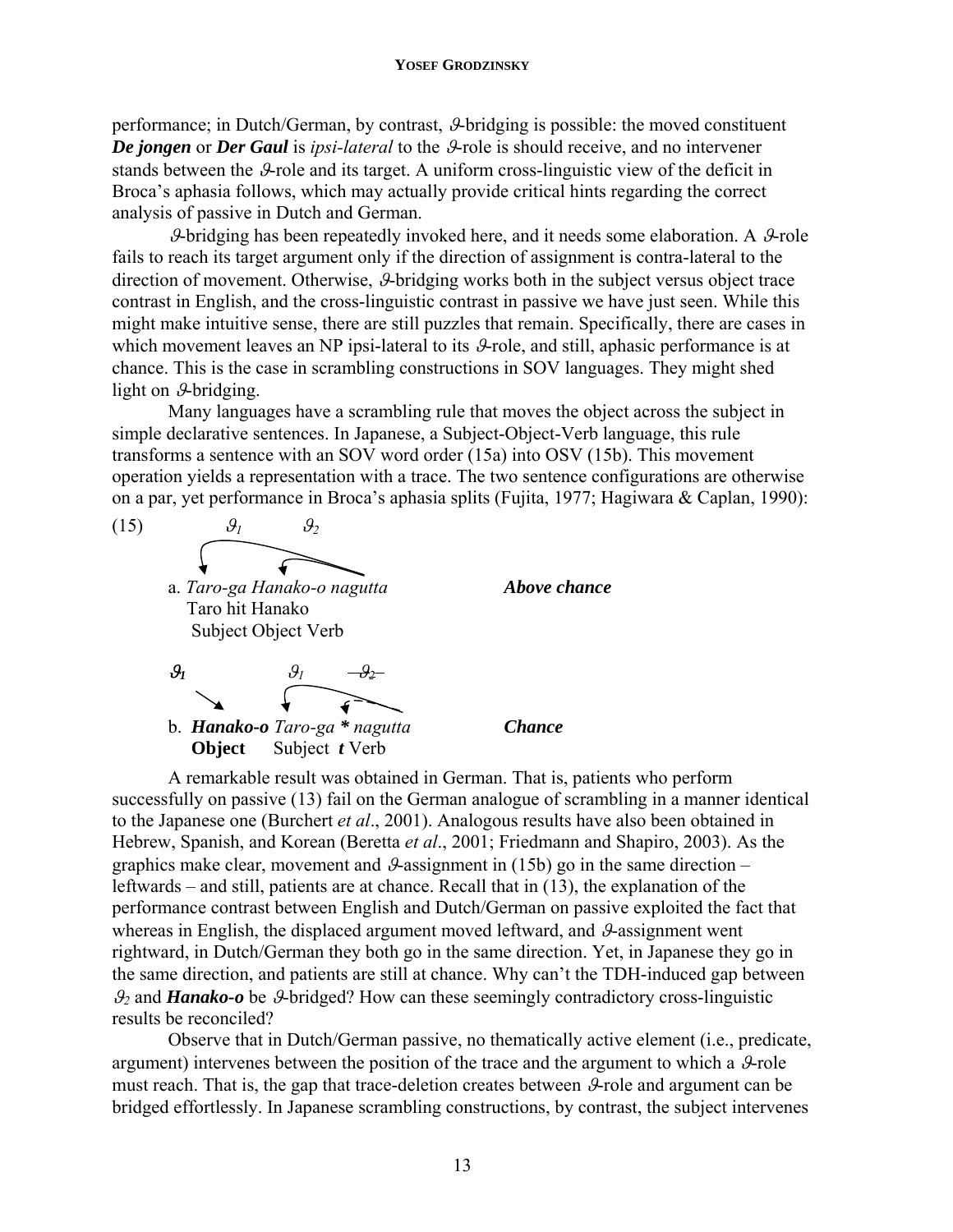between the trace and the moved object, and blocks the 9-role from bridging the gap that trace deletion created.<sup>6</sup>

Informally speaking, the consequence is that in Broca's aphasia,  $\mathcal{P}$  assignment to a moved element may succeed despite trace-deletion if two conditions are met: (*i*) movement is in the same direction as  $\mathcal{S}$ -assignment and *(ii)* there is no thematically relevant *intervener* between the trace and the antecedent. These conclusions are important: they indicate that scrambling and cases of XP-movement form a neurological natural class.

Finally, a recent important study by Luzzatti, Toraldo, Guasti, Ghirardi, Lorenzi & Guarnaschelli (2001) is a test of the default strategy from another angle. Italian speaking Broca's aphasics, who give the typical comprehension pattern in active/passive, exhibit a complex pattern when clitic movement is at issue. In active sentences with transitive verbs, they perform above chance not only on simple sentences like (15a), but also, on their cliticized analogues (15b), even though the object clitic *le/la* moves across the verb (see, e.g., Sportiche, 1995), and is dissociated from its  $\mathcal{P}$ -role. Furthermore, while the patients' comprehension is at similarly near-normal on ditransitives (15c), their performance drops significantly (actually almost to below-chance levels) when they are faced with cliticized versions of these sentences  $(15d)$ :<sup>7</sup>

| (15) | a. Mario cerca Flora<br>Mario seeks Flora                                                           | Above chance  |
|------|-----------------------------------------------------------------------------------------------------|---------------|
|      | b. Mario <b>la</b> cerca <b>t</b><br>Mario her seeks t<br>'Mario seeks her'                         | Above chance  |
|      | c. Mario dà un regalo a Flora<br>Mario gives a present to Flora                                     | Above chance  |
|      | d. Mario le dà un regalo t<br>Mario her gives a present<br>'Mario gives her a present' <sup>8</sup> | <i>Chance</i> |

How can we cut these results correctly? Performance does not seem to split the pie along familiar lines. The good performance on (15a,c) follows from the TDH straightforwardly, as they contain no movement. Next, the paradigm contains two sentence types with movement (15b,d), and yet patients have trouble only with (15d). Consider (15b) first: Cliticization moves the object across the verb, producing an *S O<sub>(clitic</sub>) V* sequence. The verb normally assigns <agent, theme> left and right, respectively. In Broca's aphasia, *S* is assigned agent grammatically, whereas the object clitic – located to the left of the verb, is dissociated from its ϑ-role due to the deletion of its trace that is to the verb's right. Yet, being second in the linear sequence, this clitic is assigned the theme role by the default strategy, and correct compensation, hence normal performance, follows.

By the same logic, the strategy assigns the theme role to the clitic in (15d). Yet here, matters are different: The verb is ditransitive, and its  $\mathcal{S}\text{-grid}$  is  $\leq$  agent, theme, goal  $>$ . The output of the cliticization process is *S*  $O<sup>I</sup>$ <sub>(clitic)</sub> *V*  $O<sup>2</sup>$  The moved element should normally be goal, being the result of cliticizing the recipient of the gift Flora in (15c). In Broca's aphasia the trace is deleted, and the string-second  $O<sup>1</sup>$  *(clitic)*, now dissociated from its goal  $\mathcal{Y}$ -role, receives the theme role from the strategy. But this role cannot be assigned to animate arguments; moreover, there are now two themes, as one is already assigned to  $O^2$ grammatically. A conflict ensues, resulting in the observed performance drop.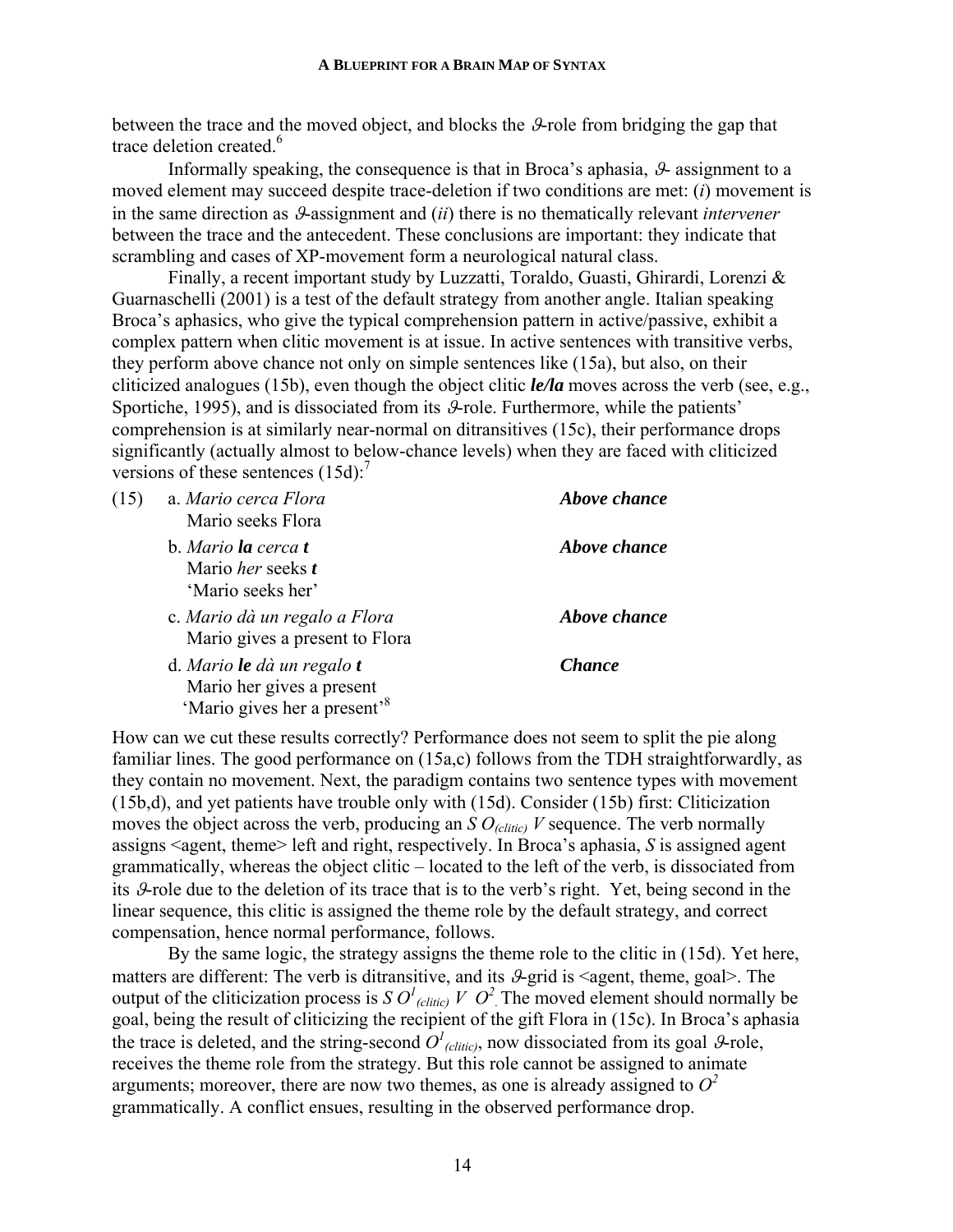The logic underlying the TDH, as well as its implementation in a range of fairly complex cases is thus demonstrated. It can be summarized thus:

## (16) **TDH**

- a. *Trace-deletion*: Delete all traces of phrasal movement
- b. *Interpret Referential Elements*: A ϑ-argument satisfies *P3* either by ϑ-bridging, or by a linear Default Strategy that assigns it a role

Part a specifies the syntactic deficit; part b proposes a mechanism to satisfy *P3 (FIUD)*. Limiting myself to an informal account, I offer no precise definitions, and only note that the Linear Default Strategy is defined relative to the sequence of  $\mathcal{F}$ -roles around the predicate, and that  $\alpha$ -bridging enables an argument which is adjacent to a deleted trace to acquire the latter's  $\mathcal{S}$ -role in the absence of an intervener (whose precise nature awaits definition). These principles are obviously related, perhaps reducible to a single statement. As they are predicated over the linear order of elements, one can perhaps imagine a reformulation of (at least parts of) the TDH, as a pathological modification of conditions on the linearization of syntactic representations in normal speakers (cf. Fox & Pesetsky, in press, for one framework which may be a candidate platform for this idea).

If this type of account is on the right track, we can conclude that the core syntactic deficit in Broca's aphasia – hence the central role of Broca's region in sentence reception – is the computation of syntactic movement. Next, I present additional converging evidence from aphasic performance in experimental tasks that do not require  $\mathcal{P}$ -assignment, and show that this conclusion is not task dependent.

*3.4. Pathological performance across experimental methods* 

## 3.4.1. Grammaticality judgment

When patients are requested to indicate whether the sentences in (17) are grammatical (a task for which training is necessary), these patients are quite agile, performing at near-normal levels. By contrast, when asked about the sentences in (18), they vacillate, failing to distinguish the grammatical (i) cases from the ungrammatical ones (ii) (Grodzinsky & Finkel, 1998; see Lima & Novaes, 2000 for a replication in Brazilian Portuguese).

(17) *Successful Determination of Grammatical Status*

- $(ii)$  \*The children sang the ball over the fence b. (i) The children threw (ii) \*The children threw the ball over the fence
- c. (i) Could they have left town? (ii) \*Have they could leave town?
- - d. (i) John did not sit (ii) \*John sat not
- (18) *Failed Determination of Grammatical Status*
	- a. (i) It seems that John is likely to win
		- (ii) John seems likely *t* to win
		- (iii)\*John seems that it is likely to win
	- b. (i) Which woman did David think *t* saw John?
		- (ii) \*Which woman did David think that *t* saw John?
	- c. (i) I don't know who *t* saw what
		- (ii) \*I don't know what who *t* saw *t*

All the well-judged sentences do not contain movement [that is, if we restrict our attention to XP-movement], whereas the poorly-judged ones do (except (18ai)). Deleted traces preclude the aphasics from determining the grammatical status of these sentences –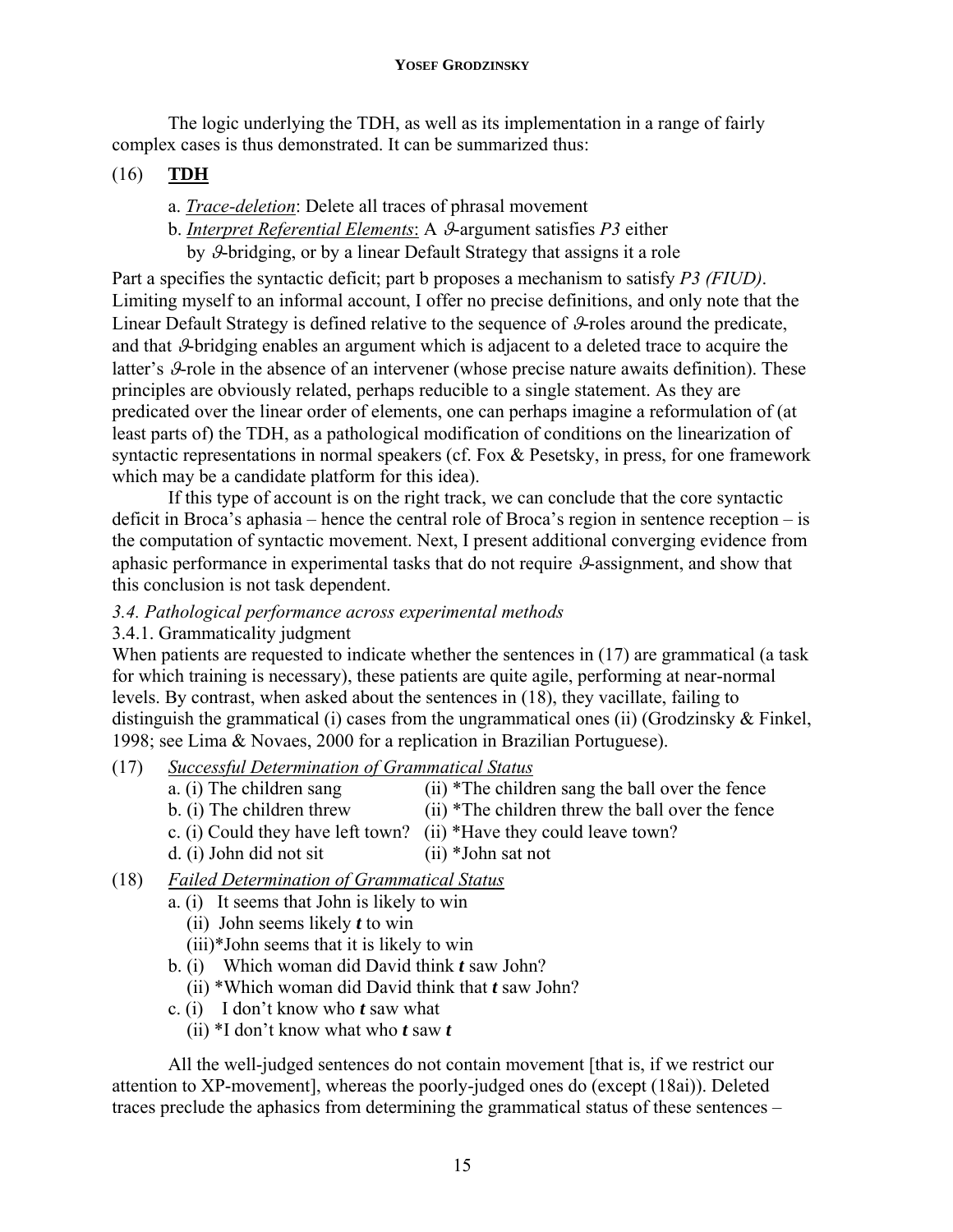whether grammatical or not – and the observed failure follows. Similarly, when patients are required to make judgments of semantic plausibility, and these crucially depend on traces, errors follow. Such results have been obtained through different experimental methods and in different languages (cf. Schwartz, Saffran, Linebarger & Pate, 1986; Mikelič *et al*., 1995; Dickey and Thompson, 2004; Wilson & Saygın, 2004).

3.4.2 Real-time Processing

It has long been known that neurologically intact subjects access the antecedents of traces at the gap position in real-time. This is demonstrated by Cross-Modal-Lexical-Priming (CMLP) tests, in which subjects listen to sentences such as (19a), and watch a screen, onto which a visual probe of the types in (*i*-*iii*) may be projected at points *1*, *2* or *3* in the sentence. Their task is to make a lexical decision on the visually presented item:

- (19) a. The passenger smiled at *the baby<sup>1</sup>* that the woman<sup>2</sup> in the pink jacket fed<sup>3</sup> *t*  at the train station
	- b. The passenger smiled at **the baby**<sup>*l*</sup> in the blue pajamas<sup>2</sup> who  $t^3$  drank milk at the train station
		- *i*. *Diaper* (related) *ii*. *Horse* (unrelated) *iii*. *Strile* (non-word)

In both sentences, access to  $(i)$ , the related target, at position  $(I)$  – immediately after the prime  $-$  is facilitated, and reaction times are shorter when compared to  $(ii)$ ; at position (*2*), a decay of this effect is monitored, as the distance from the prime increases; surprisingly, at  $(3)$ , there appears to be facilitation – after the decay, the prime reawakens, becomes reactivated at the gap position, and reaction time to (*i*) is decreased again, relative to (*ii*) (Love & Swinney, 1996).

If Broca's aphasics suffer from a deficit that the TDH describes, they should be unable to reactivate traces properly. Indeed, when confronted with this task they do not show normal priming at the gap (Zurif *et al*., 1993).

The CMLP technique provides an important cross-task angle on subject traces. In comprehension, the deletion of subject traces is circumvented by  $\mathcal{P}$ -bridging. In the CMLP task, trace deletion should preclude antecedent reactivation. CMLP tests pf Broca's aphasics with subject relative clauses (Zurif *et al.*, 1993) confirmed this view (19b). The pattern of performance observed was indistinguishable from that found for object relatives (19a) – the patients failed to prime the relevant target at point (*3*), indicating that they did not reactivate the antecedent at trace position. Thus Broca's aphasics evidence split performance in subject relative clauses: this sentence type yields near normal comprehension, but pathological performance in CMLP. Once again, a curious contingency is revealed, where the same sentence type may yield different results, depending on how the particular experimental task interacts with the patients' deficit.

# **4. Movement in healthy Broca's area: An fMRI perspective**

## *4.1. Imaging syntactic analysis*

The study of syntax in the healthy brain through functional brain imaging seeks to tease apart syntactic operations by monitoring an index of regional brain activity (usually done through the measurement of changes in regional cerebral blood flow) during syntax tasks. To this end, stimuli made of minimal pairs of sentences are used, to make possible the isolation of the relevant syntactic operations. This reduces the number of currently available studies that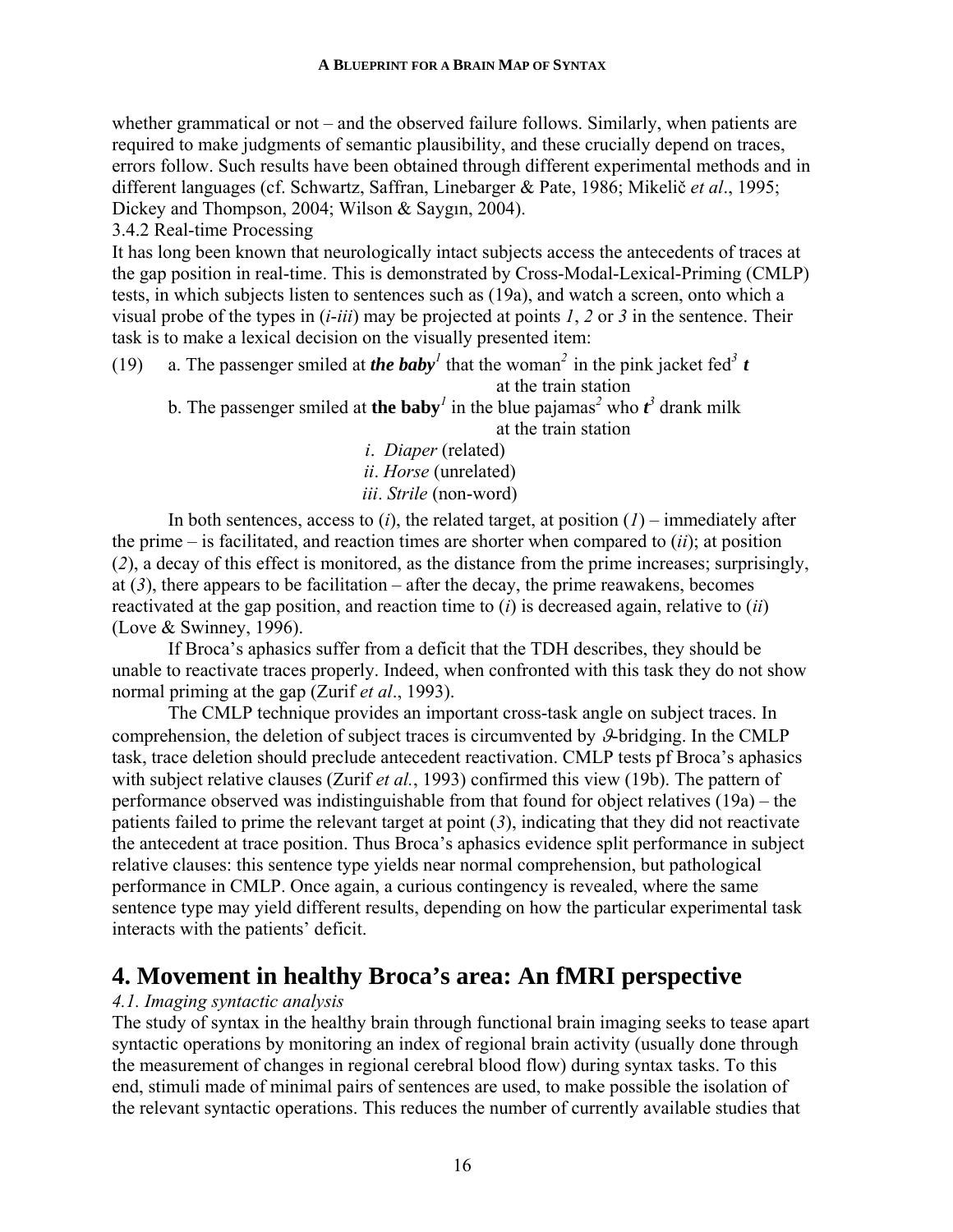can be discussed, because many, if not most, imaging investigations at the sentence level are designed with more general goals in mind (e.g., whether syntactic and semantic processes are distinct, Dapretto and Bookheimer, 1999; Vandenbergh *et al*., 2002; see Grodzinsky, 2002, for a critical review). Still, the few relevant results that are available provide preliminary hints regarding the relevance of this endeavor to the STC. Before these are presented, a short digression to experimental issues is necessary.

Effects in fMRI experiments are always difficult to obtain, due to a relatively poor signal-to-noise ratio (see Jezzard *et al*., 2001 for tutorials). In experiments that feature syntactic contrasts, matters are considerably harder: Sentence stimuli are typically of exceedingly long duration,  $\sim$ 4 seconds per stimulus, compared to  $\sim$ 300-400msec in vision experiments. To isolate a syntactic operation, a difference in brain response between members of a minimal syntactic pair needs to be detected. Like in vision experiments, we compare the difference in the strength of the Blood Oxygen Level Dependent (BOLD) response between experimental conditions. Yet unlike vision, the effect that such contrasts produce is weak relative to the overall BOLD response generated by the cognitively taxing analysis of long sentence stimuli.

The most compelling evidence for regional activity in the brain that correlates with a stimulus contrast is provided through statistical maps (e.g., Worsley *et al*., 2001). These maps are constructed through an exhaustive search across the whole brain for a significant difference in BOLD response between experimental conditions. Signal intensity that each contrast induces is compared on every brain volume (voxel) that the technology defines. This method thus involves multiple statistical comparisons. The nature of statistical comparisons opens way to spurious effects in such cases, for which we must control (i.e., to correct for accidental effects obtained simply by the multiplicity of statistical tests). As a consequence, the threshold for each comparison is elevated, requiring more power to be significant. Syntactic effects, whose size is typically small, rarely pass the required threshold, making the direct construction of syntax maps difficult.

An alternative approach is the Regions of Interest (ROI) approach, which seeks to increase signal intensity, and at the same time reduce the number of statistical comparisons. It focuses on those parts of the brain that interest us and ignores the rest; at the same time, it pulls together all voxels within this region and treats them as one unit. The result is higher signal intensity, with less correction. Weaker effects may surface to the fore. These gains do not come for free: anatomical resolution is sacrificed for statistical power. Moreover, as an *a priori* anatomical choice is made, ROI analyses need motivation, as well as a method for the delineation of the chosen brain areas. Most (though not all) the data I will present comes from ROI analyses.

Currently, three findings can be reported: (*i*) A series of studies in English, German and Hebrew in multiple contrasts and tasks correlate a movement effect with increased BOLD response in Broca's region of the left cerebral hemisphere. These results converge on the findings for Broca's aphasia; most, but not all, of these contrasts also activate left (and perhaps right) Wernicke's region; (*ii*) Reflexive binding uniquely activates the Superior Frontal Gyrus of the *right* hemisphere; (*iii*) Dative Shift uniquely activates the anterior Insula (aINS) and the ventral portion of the Pre-Central Sulcus (vPCS), both in the right hemisphere, and does not activate Broca's region. The remainder of this section reviews the movement studies; the rest are described in the subsequent one.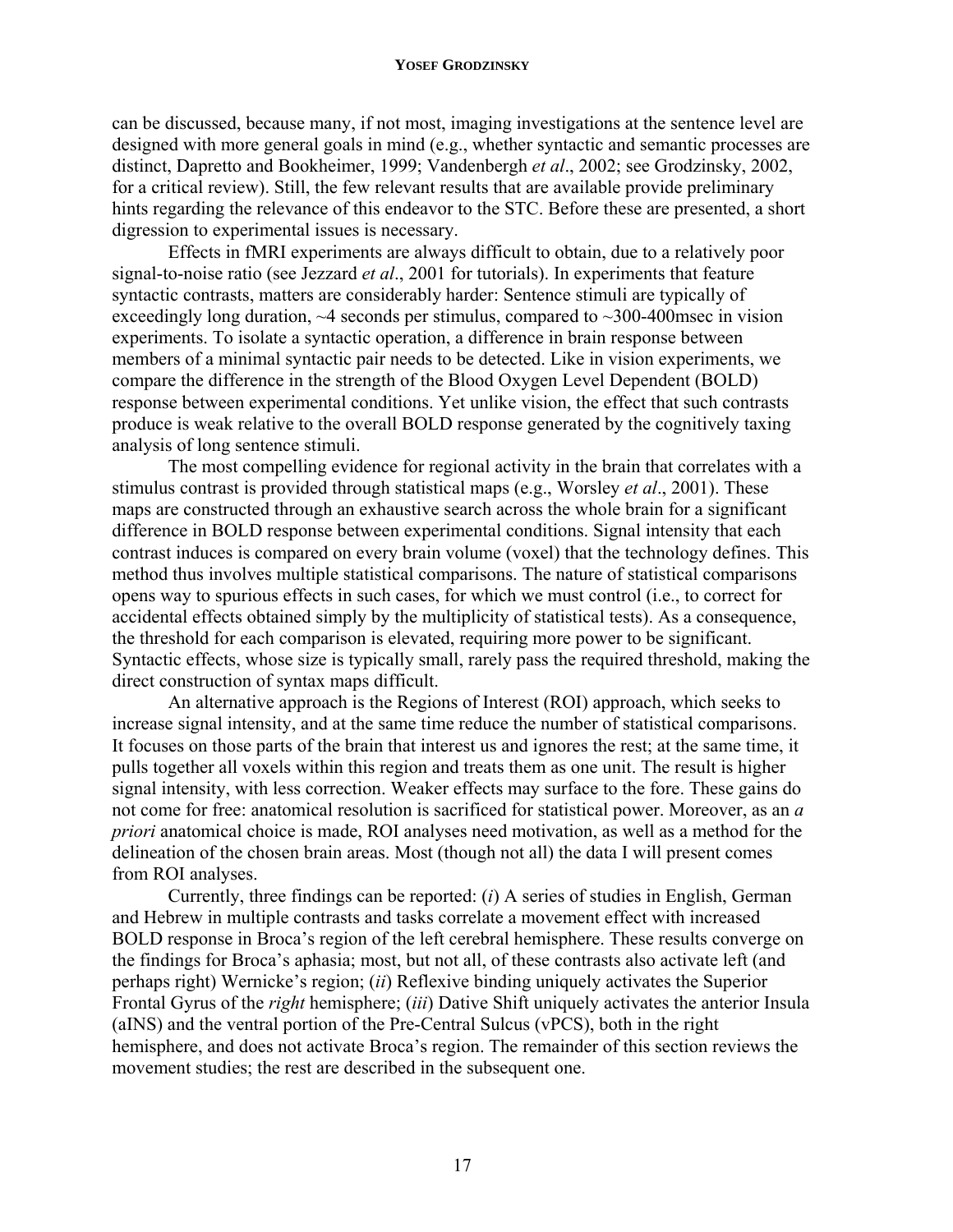## *4.1. Relative versus complement clauses*

Initial imaging studies of syntax contended that Broca's region is entrusted with the task of processing complex sentences (see Caplan, 2001 for a review). Among the contrasts tested were many that involved syntactic movement. For a variety of reasons it seemed worthwhile to try and tease apart the two notions – movement and complexity.<sup>9</sup>

The first study to do so (Ben Shachar, Hendler, Kahn, Ben-Bashat and Grodzinsky, 2003) used Hebrew auditory stimuli that were identical on a large number of commonly used complexity measures (length, number of words, propositions, embeddings, verbs, ratio of functional to lexical categories, and more), and differed only with respect to syntactic movement. Object relative clauses (20a) with an embedded transitive verb were pitted against sentences with sentential [CP] complements that contained an intransitive verb (20b). This setup produced a minimal ±movement contrast:

(20) a. *Relative (+movement)*

 'azarti *la-yalda* [Še-Rina pagŠa *t* ba-gina] helped-I to-**the-girl** that-Rina met *t* in-the-garden "I helped the girl that Rina met in the garden"

b. *Embedded complement (–movement)* 'amarti le-Rina [Še-ha-yalda yaŠna ba-gina] told-I to-Rina that-the-girl slept in-the-garden "I told Rina that the girl slept in the garden"

Each sentence had an ungrammatical counterpart, created by switching the embedded verbs – *meet* for *sleep* and vice versa. Subjects were asked to make grammaticality judgments.

Weak effects forced an ROI approach. Four Regions Of Interest on which the analysis focused were defined on each hemisphere anatomically (based on past aphasia results), and functionally [through a "filler-sentences minus silence" localizer and a minimum of 100 contiguous activated voxels]. Each definition led to an independent analysis. Anatomical ROIs were (a) Inferior Frontal Gyrus (BA 44,45); (b) posterior Superior Temporal Sulcus – the posterior third of STS; (c) aINS – the anterior third of the insula, bordering the IFG; (d) Heschl's Complex – Heschl's gyrus and sulcus (BA 22).

Analysis revealed a movement effect in Broca's region (LIFG). On the functional definition of ROIs, effects in both left and right IFG and pSTS were found, but none in aINS or HC. Yet, only in IFG was the effect lateralized to the left hemisphere. All effects were in the "movement" direction (i.e. +Movement> –Movement). Over and above any potential "complexity" effects, a movement effect is thus recorded in Broca's region, thereby providing direct imaging evidence that converges on the lesion data.

## *4.2. Topicalization and questions*

Encouraged by this finding, as well as by results obtained for the contrast between subject and object cleft sentences in English (Caplan *et al*., 2000), Ben Shachar proceeded to lead the fMRI investigation into other movement contrasts, to test the TDH-based claim that Broca's area is the central locus for movement in general (Ben Shachar, Palti & Grodzinsky, 2004). The next experiment featured two new ±movement contrasts in Hebrew: Declarative vs. topicalized sentences (21), and embedded questions with and without movement (22):

## (21) a. *Declarative (–movement)*

 Dani natan 'et ha-sefer ha-'adom la-professor me-Oxford Dani gave ACC. the-book the-red to-the-professor from-Oxford "Danny gave the red book to the professor from Oxford"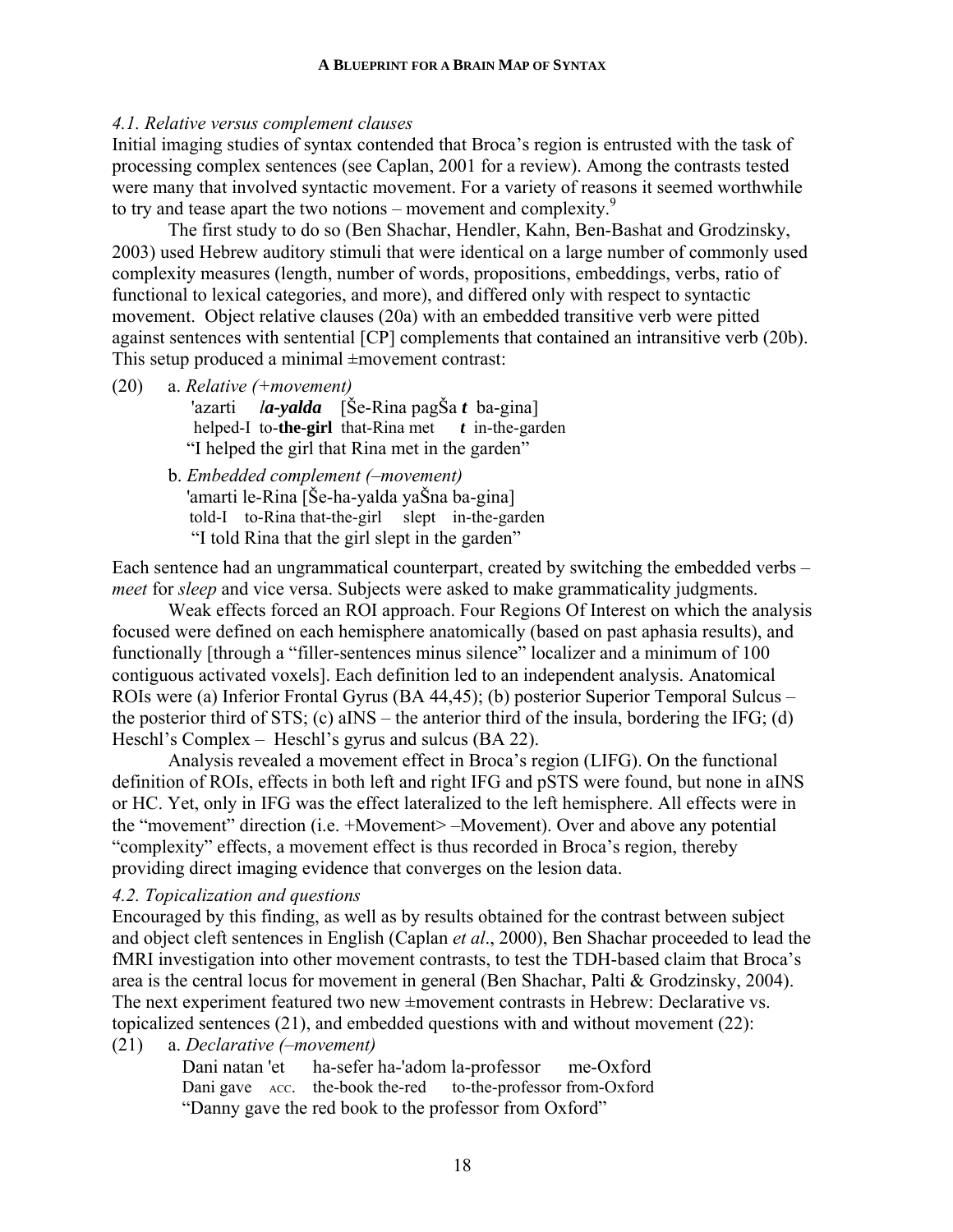b. *Topicalized (+movement)*

 *'et ha-sefer ha-'adom* Dani natan *t* la-professor me-Oxford ACC. the-book the-red Dani gave *t* to-the-professor from-Oxford "To the professor from Oxford, Danny gave the red book"

- (22) a. *Wh-questions (+movement)*
	- (i) ha-meltzar sha'al *'eyze tayar t* hizmin avocado ba-boker **(subject question)** The waiter asked **which tourist** *t* ordered avocado in the morning
	- (ii) ha-meltzar sha'al *'eyze salat* ha-tayar ha-shamen hizmin *t* ba-boker **(object question)** The waiter asked **which salad** the fat tourist ordered *t* in the morning
	- b. *Yes/no questions (–movement)*

 ha-meltzar sha'al 'im ha-tayar hizmin salat avocado ba-boker The waiter asked if the tourist ordered avocado salad in the morning

Syntactically, the contrast falls under the same syntactic generalization as the first study (i.e., syntactic movement), although sentence materials are different. The task was modified, to see whether the movement effect holds not only across constructions, but also across tasks (as was done in the lesion studies). Rather than judge grammaticality, subjects now listened for comprehension (and answered interleaved yes/no questions to ensure that they were attending).

ROIs were defined anatomically and functionally [roughly, on the basis of an "all sentences–silence" localizer, and a volume criterion (>300 contiguous voxels)]. At the groups level, a movement effect for both contrasts in (21)-(22) was found in LIFG. The functional definition also revealed activations in (roughly) Wernicke's regions in both hemispheres. Another region (the ventral portion of the Pre-Central Sulcus) was activated as well (see Meyer *et al*., 2000 for discussion). All effects were in the "movement" direction  $(i.e. +Movement \ge -Movement)$ .

When the results of individual subjects for the two contrasts are examined, they reveal a similar activation pattern for (21) and (22). While no numerical analysis of the degree of overlap between the contrasts has thus far been carried out (although it is currently in preparation by Drai and colleagues), visual inspection is rather suggestive, which indicates that movement is a syntactic operation whose strong link to Broca's region had wide reflections not only in disease, but also in health.

## *4.3. German Scrambling contrasts*

To the picture that has emerged, one might add another intriguing finding, also related to the lesion-based results: FMRI results from German Scrambling contrasts converge on the above data: While this contrast produces chance performance in Broca's aphasia in many languages, an fMRI experiment in healthy adults (Röder *et al*., 2001) obtained convergent results. It tested several types of sentences containing double-object verbs. The idea was to see whether contrasts between different orderings of the subject, direct object and indirect object would activate the language areas. Röder *et al.* used the well known verb-second property of German to create uninterrupted sequences of these 3 NPs in different orders:

## (23) a. *–Scrambling*

Jetzt wird der Astronaut demForscher den Mond beschreiben Now will the astronaut [to] the scientist the moon describe "The astronaut will now describe the moon to the scientist"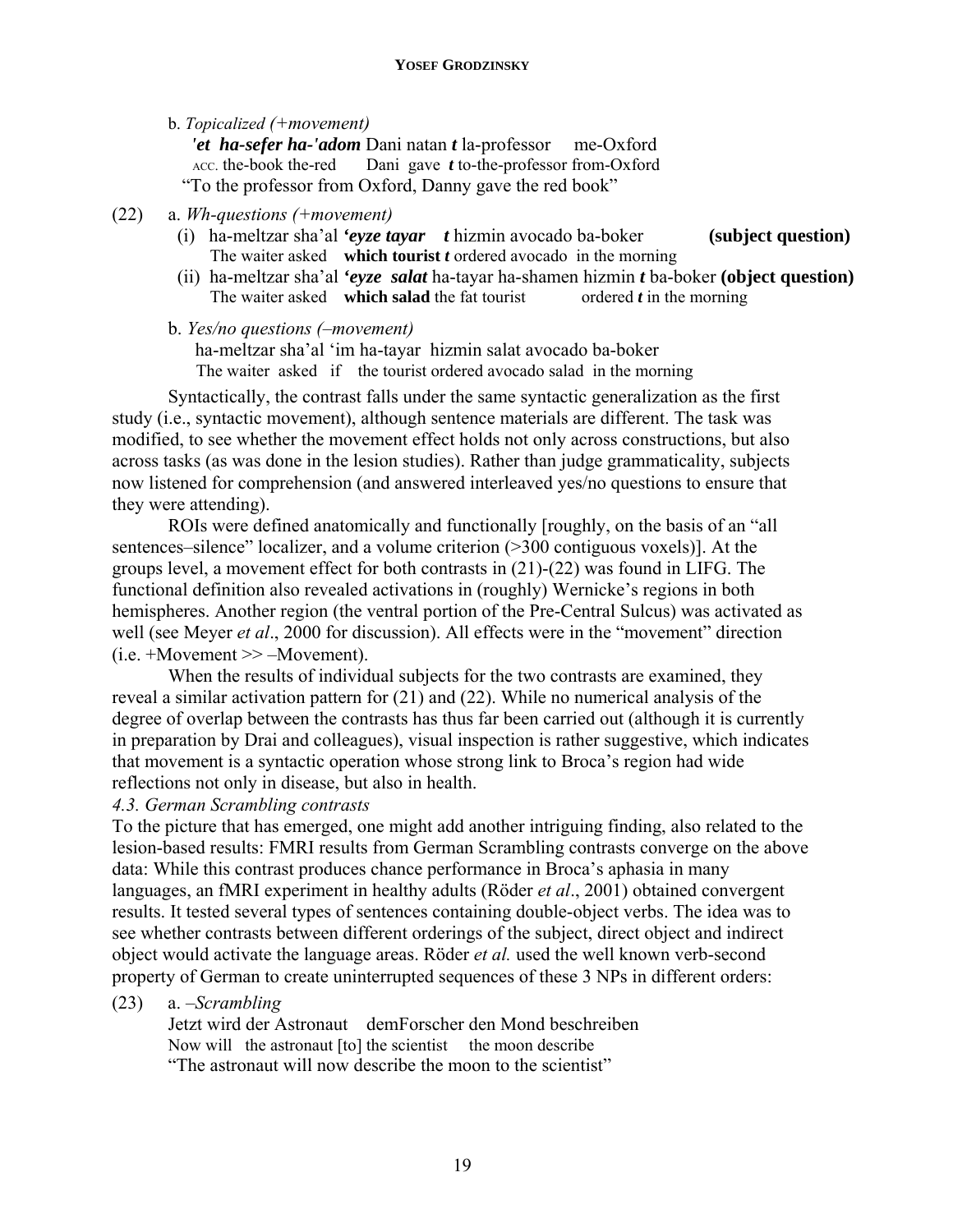b. +*Scrambling* Jetzt wird *dem Forscher* der Astronaut *t den Mond* beschreiben ╇

In German, when there is a combination between an auxiliary (*wird*) and a main verb (*beschreiben*), the former is inflected and occupies the second position (here, second to the adverbial *jetzt*), while the latter remains uninflected in sentence-final position. This allows for a sequence of three NPs (*der Astronaut*, *dem Forscher*, *den Mond*) which can be reordered by a scrambling rule that can scramble one or two objects out of the VP and over the subject. Thus, (23b) is derived from (23a) by scrambling an objects (*dem Forscher*) across the subject, while meaning remains unchanged. The contrasts reported by Röder *et al*. provide a coherent (if partial) picture: When –scrambling (23a) sentences are subtracted from +scrambling (23b), activation is detected in the same areas for which we found activations in the Hebrew fMRI experiments, that is, mostly in LIFG, with some bilateral temporal activation (similar results are reported by Fiebach, Schlesewsky & Friederici, 2001).

These findings provide an important imaging angle on the receptive role of LIFG, but also on the nature of scrambling. Convergent on the lesion data, Broca's area is activated by contrasts between scrambled and non-scrambled simple active declarative sentences (for an indication that well-formed German sentences without movement are *not* computed in Broca's area see Friederici, Rueschemeyer, Hahne and Fiebach, 2003). Neurologically, the centrality of Broca's region in movement is thus repeatedly demonstrated for a variety of sentence types in different languages. Linguistically, these data show that scrambling is a species of syntactic movement, as the two align in both diseased and healthy brains.

# **5. Syntax in the Right hemisphere**

## *5.1. Reflexive binding in the left IFG and the right SFG*

A movement impairment in Broca's aphasia, and movement-related activity in the corresponding brain region in health, are only a first hint. It is still possible that this brain region handles not just movement, but in fact all intra-sentential dependency relations. There is evidence that generic Working Memory resources are housed in the same locus (Smith and Jonides, 1999). Thus our findings could result from the fact that movement is a dependency relation that holds among two potentially non-adjacent positions in a sequence. Linking such positions requires some kind of a temporary store, which makes this Working Memory a prime candidate explanation to the observations made in both health and disease.

To examine this possibility, one might test intra-sentential dependency relations that hold among non-adjacent constituents (hence need Working Memory support), but are not governed by syntactic movement. The first test that comes to mind involves the Binding Theory, governing the relationship between referentially dependent elements (pronouns and reflexives) and the expressions on which they depend (antecedents). Preliminary clues suggested that Broca's aphasics are capable to handling intra-sentential dependency relations when these pertain to the binding relation between reflexives, pronouns, and their antecedents (Blumstein *et al*., 1983; Grodzinsky *et al*., 1993).10 Contrasting the two types of dependency relations directly – in both disease and health – might help us distinguish the two theoretical possibilities.

To this end, we conducted a lesion-based grammaticality judgment experiment that tested movement and reflexive binding (Grodzinsky, 2000c; Grodzinsky and Santi, 2004). Patients' were asked to detect agreement violations in sentences which pitted reflexive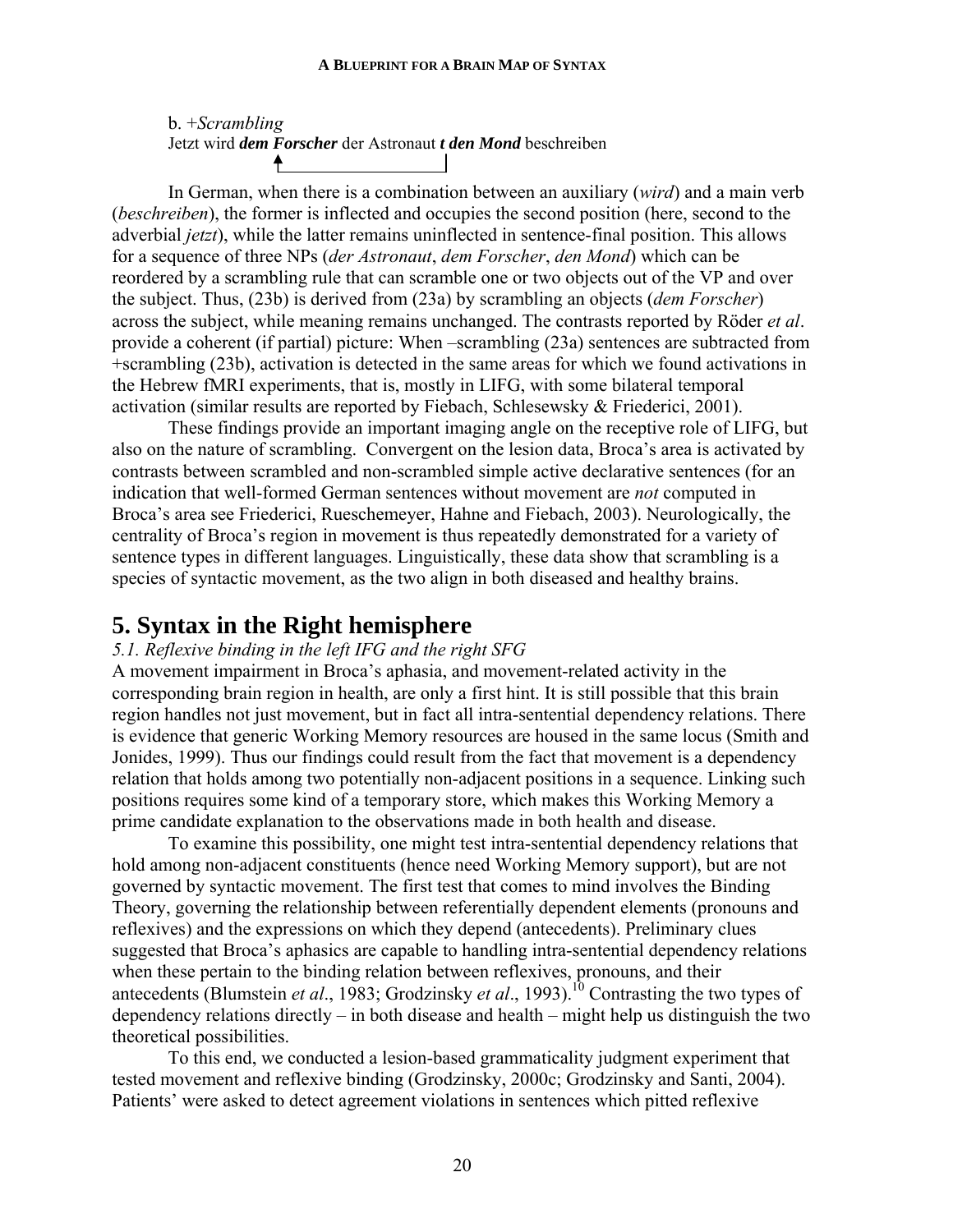binding against movement (24). Every case involved a dependency relation between a reflexive and an antecedent in sentences with two NPs as potential antecedents that differed in gender. Each sentence contained a sequence of the form *<NP1,NP2, reflexive>*, where gender<sub>NP1</sub>  $\neq$  gender<sub>NP2</sub>. In the grammatical sentences, the antecedent was either local (24-25a), or moved (24-25c); in the ungrammatical sentences, the gender of the reflexive was changed, so that it did not match the proper antecedent, and matched an NP that could not function as its antecedent (24-25b,d). The necessary knowledge is (a) Condition A of the Binding Theory that essentially says that a reflexive must have a local antecedent, and (b) that movement leaves a trace that may serve as a local antecedent. After some training with the task, subjects were asked to decide whether the reflexive matched NP1 or NP2. The sentences divide along the  $\pm$ Movement,  $\pm$ Grammatical dimensions.

| (24) a. The woman believes the man likes himself               | $-M$ , + $G$ |
|----------------------------------------------------------------|--------------|
| b. *The woman believes the man likes herself                   | $-M$ , $-G$  |
| c. Which man does The woman believe t likes himself            | $+M$ , $+G$  |
| d. * <i>Which man</i> does The woman believe $t$ likes herself | $+M$ , $-G$  |
| (25) a. It seems to Sally that the father rewards himself      | $-M+G$       |
| b. *It seems to Sally that the father rewards herself          | $+M$ , $-G$  |
| c. The father seems to Sally $t$ to reward himself             | $+M.+G$      |
| d. <i>*The father seems to Sally t to reward herself</i>       | $+M$ . $-G$  |

We tested Broca's, Wernicke's and right hemisphere lesioned patients, and carried out between and within group comparisons. The performance of the right hemisphere patients was near ceiling on all conditions. The performances of Broca's and Wernicke's patients were not distinguishable on the basis of this test. For both groups, the performance on movement conditions was lower than on the reflexive conditions (which were all above chance level).While these results are suggestive, they are somewhat weak.

The quest for converging evidence from the intact brain led us to adapt this test for fMRI in healthy adults who were asked to judge the grammaticality of sequences as in (26), in order to tease apart neural responses to movement and to binding (Grodzinsky and Santi, 2004). The basic logic was the same as above:

- (26) a.  $\lceil_{NP1}Which man \rceil$  does  $\lceil_{NP2}Thewoman \rceil$  believe *t* likes **himself**/\*herself
	- b. [NP1The woman] believes [NP2**the man**] likes **himself/\*herself**
	- c.  $\lceil_{NP1}Which man\rceil$  does  $\lceil_{NP2}The woman\rceil$  believe *t* likes/\*slept Mary
	- d. [NP1The woman] believes [NP2**the man**] **likes/\*slept** Mary

As before, special care was taken to ensure that the subjects who participated in the experiment understood the fine nature of the task (all subjects were right handed monolingual English speaking linguists or students of linguistics). Only data from the grammatical sentences were analyzed. The effects we got were stronger than most: We were able to construct a GLM based statistical map (that is, one that makes no *a priori* selection of brain regions of interest), which revealed a significant reflexive effect (p<.005, uncorrected for multiple comparisons). That is, when conditions containing reflexives were compared to the rest, activations were detected in the right Superior Frontal Gyrus (a frontal region above Broca's, and in front of vPCS). No movement effect was detected in this region. In the left hemisphere, three effects were detected (also at  $p$ <.005, uncorrected): In LIFG we detected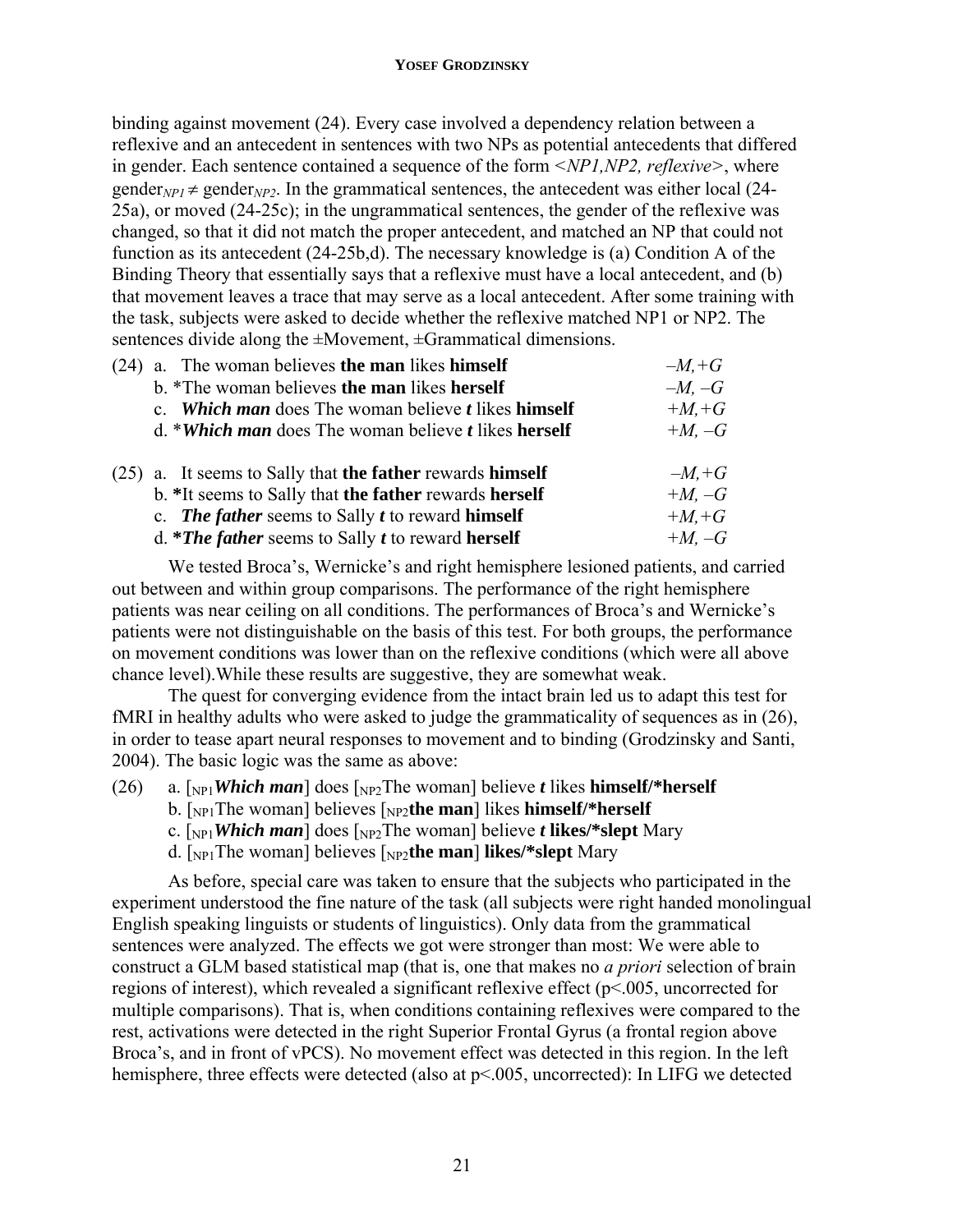both a movement and a reflexive effect; a movement effect was also detected in the left Inferior Posterior Central Sulcus.

An ROI approach delineated an ROI functionally, through the use of a fairly standard "all sentences–silence" localizer, captured a contiguous area that spanned over the posterior part of Broca's region (BA 44), as well as the vPCS. An ANOVA revealed a significant difference between the movement and reflexive conditions (movement>reflexive).

We thus have two results: First, reflexives, but not movement, activated the right SFG. Second, an ROI analysis revealed a mail effect of movement.

The results obtained thus far are not clear cut, and are open to a variety of criticisms. An improved version of this test, designed by Andrea Santi, is currently underway. It parameterizes the distance between the reflexive, the trace and their antecedents, to control for potential distance effects. The overall picture suggests a limited role for Broca's region in the processing of dependencies other than movement.

*5.2 Dative Shift in the left anterior Insula and the right vPCS* 

Preliminary evidence is now available about an additional syntactic dependency relation – Dative Shift. This is a regular relation (studied extensively, e.g., Larson, 1988; Aoun & Li, 1989; Beck & Johnson, 2004) that holds among two orderings of objects in sentences containing triadic predicates, hence 2 objects (*O1*, *O2*), such as *give*, *send*, *mail*:

(27) a. *Dative* Danny gave/sent/mailed  $\begin{bmatrix} 0_I \text{ a book} \end{bmatrix}$  to  $\begin{bmatrix} 0_2 \text{ Donna} \end{bmatrix}$ b. *Double Object* Danny gave/sent/mailed [*O2* Donna] [*O1* a book]

The change in the relative order suggests a movement relation [note that the annotation of objects as *O1*, *O2* and the exclusion of the preposition *to* are just for expository purposes]. Indeed, two recurrent questions have concerned linguists:

- (*I*) What type of movement (if any) is involved?
- (*II*) If there is movement, which complement order is base generated and which is derived? Is it *O1 O2* or vice versa?

A neuroimaging perspective on these questions was recently attempted in Ben-Shachar & Grodzinsky (2002). We tried to see whether it is possible to use the location and intensity of the fMRI signal as a tool for the examination of these questions. To this end, we conducted a comprehension test of Hebrew double objects, aimed to get an imaging perspective on the linguistic analysis of this construction. While Hebrew is somewhat different from English, linguistic tests suggest that its dative (28a) is like its English counterpart (27a); likewise, Hebrew (28b) is comparable to (27b).

We embedded these materials in the above topicalization experiment: Sentences like (27a,b) were mixed with their topicalized and untopicalized counterparts (28a,b):

(28) *Dative Shift*

a. <u>Dative</u>: Dani natan 'et  $\left[\rho_I\right]$  ha-sefer ha-'adom] la- $\left[\rho_2\right]$  professor me-Oxford] Dani gave ACC. the-book the-red to-the-professor from-Oxford b. Double Object: Dani natan [*O2* la-professor me-Oxford] 'et [*O1* ha-sefer ha-'adom] Dani gave to-the-prof. from-Ox. Acc the-book the-red

## (29) *Topicalization*

- a. *'et ha-sefer ha-'adom* Dani natan la-professor me-Oxford ACC. the-book the-red Dani gave to-the-professor from-Oxford
- b. *la-professor me-Oxford* Dani natan 'et ha-sefer ha-'adom To-the-prof. from-Ox. Dani gave ACC. the-book the-red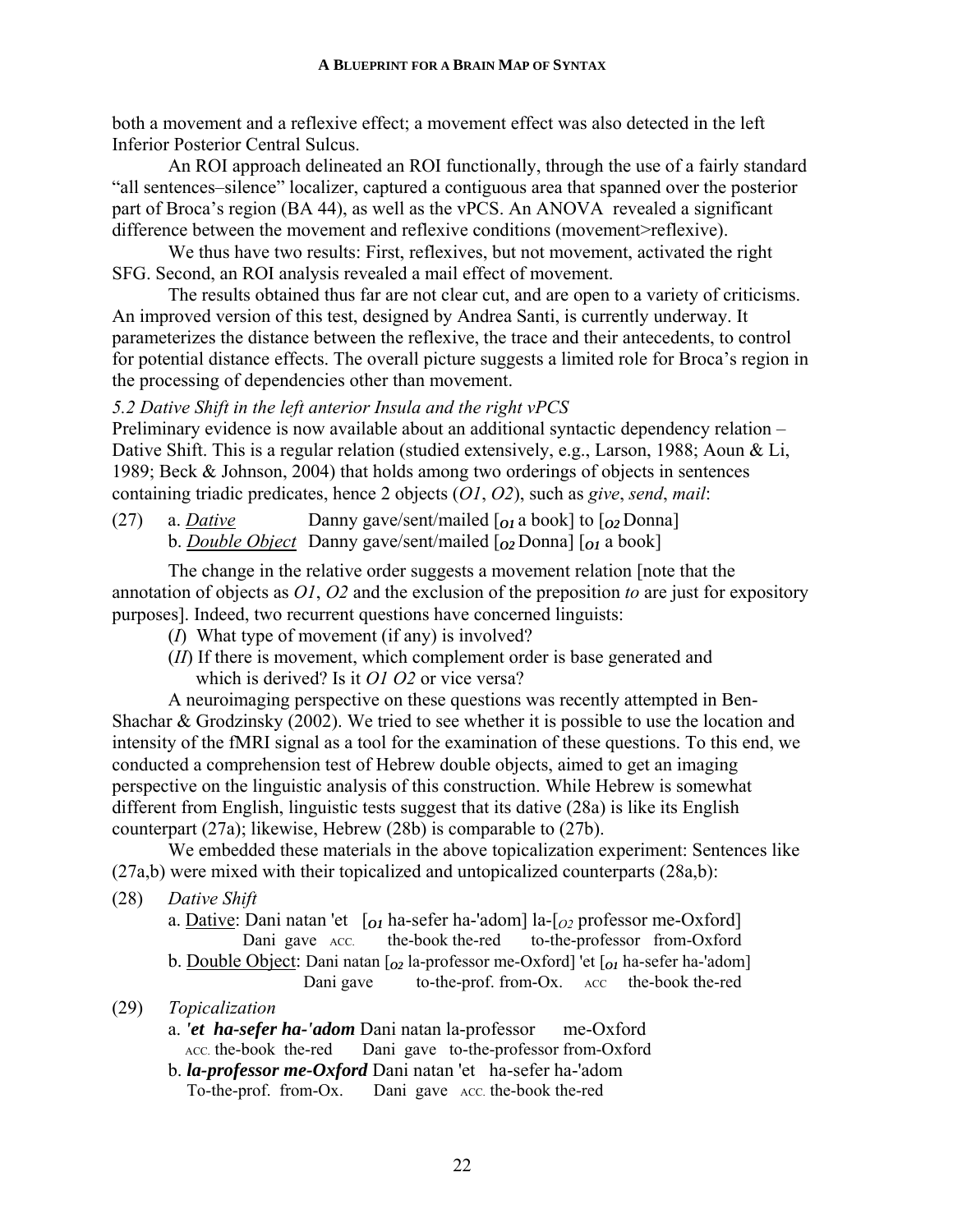Question (*I*) can be resolved when the activation pattern of the dative contrast is compared to that of the topicalization contrast. That is, an activation-by-region interaction between the dative-shift contrast (28a,b) and the topicalization contrast (29a,b) would imply that the two relations are computed in different regions, and are thus neurologically distinct. Question (*II*) can be resolved when the relative intensity of the signal in (28a,b) is compared. That is, the derived sentence should produce a stronger signal than the base configuration. Our study utilized 2 types of empirical argument: *the anatomical locus* of the fMRI signal as reflecting uniformity or distinctness of operations (topicalization vs. dative shift), and *the relative intensity* of the fMRI signal within an anatomical region as reflecting more mental computation (double object vs. dative).

We obtained two results: First, regarding question (*I*), our results indicated a spatial pattern quite different for Dative Shift from when compared to the topicalization contrast. Specifically, the comparison between (28a) and (28b) activated two frontal regions in the right cerebral hemisphere, and not any of the topicalization-related regions (29a) vs. (29b), that like other movement contrasts activated Broca's area on the left and Wernicke's area bilaterally. This difference suggests that a different type of operation is involved.

Second, regarding question (*II*) the intensity of the BOLD signal was measured in the two right frontal regions that are sensitive to the dative-shift contrast. The result for double objects (28b) was significantly higher than for datives (28a), suggesting that Hebrew double objects are more demanding than datives, and providing an indication of their derived nature. Dative Shift, then, is a distinct dependency relation that appears to be computed outside Broca's area. Finally, it is surprising, perhaps that the Dative Shift contrast activates anterior regions of the right hemisphere.

Dative shift and reflexive experiments activated different regions in the right hemisphere – the former in Superior Frontal Gyrus, the latter in vPCS and anterior Insula. This provides preliminary hints that syntax is not exclusively on the left side of the brain.

### *5.3. Wernicke's Area in Brief*

It has been recurrently observed that Wernicke's area is engaged in similar activity – similar, but not identical. In aphasia studies of syntax, initial striking differences (e.g., Zurif, 1980) in functional role gave way to findings that indicated overlap. Some studies conducted over the years have found that the performance of Wernicke's aphasics to hold great individual variation, and present a blurry picture that is not quantitatively discernible from that of the Broca's aphasics (e.g., Grodzinsky & Finkel, 1998, Grodzinsky & Santi, 2004). At the same time, important syntactic differences between Broca's and Wernicke's aphasics have been demonstrated (Zurif *et al.*, 1993; Shapiro *et al.*, 1993; Zurif, 2003). While it is fairly clear that the role of these areas in syntax is not identical, providing a precise account that would tease apart their functions has turned out to be quite difficult.

In this respect, the empirical record obtained by fMRI is not that clear either: Some, but not all, experiments have detected activation not only in the left Wernicke's area, but also on the right (Ben Shachar *et al*., 2003, 2004; Friederici *et al*., 2003; Röder *et al*. 2001). The paucity of data and analyses at this point – from both lesion and imaging studies – precludes a more thorough assessment of the role of Wernicke's area, yet this clearly is a question that warrants careful attention and should be investigated.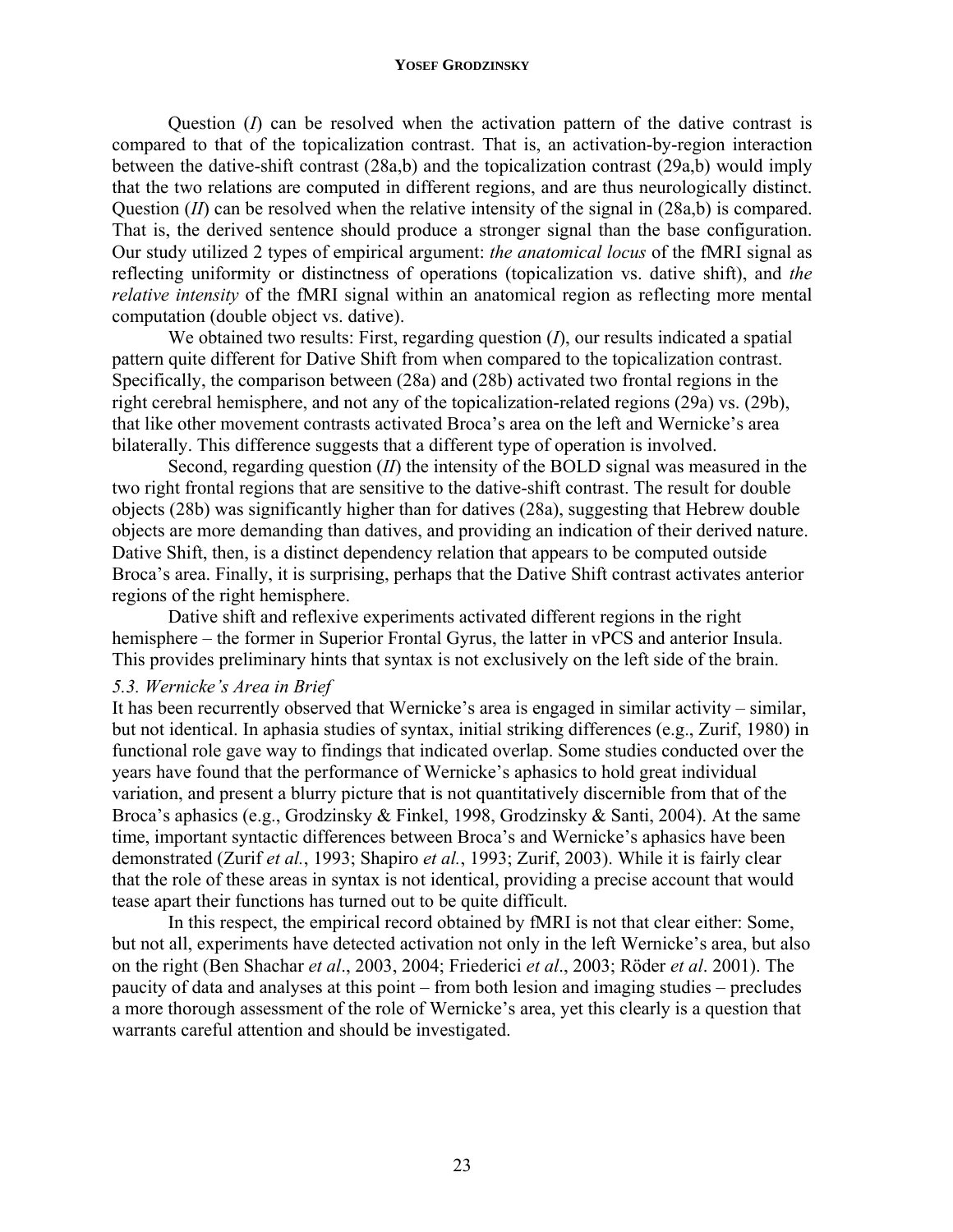# **6. A Blueprint for a Syntax Map**

I hope the reader has become convinced that the beginnings of a brain map for syntax are starting to surface, as three seemingly distinct syntactic operations are supported by mechanisms in distinct brain areas – Movement in Broca's (perhaps to an extent in Wernicke's) are; Dative Shift in posterior portions of the right frontal lobe (vPCS, aINS); reflexive-antecedent binding in an anterior part of the right frontal lobe (SFG). It is time now to come full circle, and return to the STC:

## (1) *Syntacto-Topic Conjecture (STC)*

- a. Major syntactic operations are neurologically individuated.
- b. The organization of these operations in brain space is linguistically significant.

We have seen that the use of descriptive tools from linguistics is beneficial for brain mapping; we have also seen some evidence that suggests the brain honors fine syntactic distinctions in both aphasia and fMRI. In aphasia research this is not new: correspondence between neurological and syntactic natural classes has been found several times in the past 60 years, since Jakobson (1941) first hinted at the possibility (Avrutin, 2001; this volume; Goodglass and Hunt, 1958; Grodzinsky, Pierce and Marakovitz, 1991; Grodzinsky *et al*., 1993; Friedmann & Grodzinsky, 1997).

The STC seeks to go beyond these results, and see whether the manner by which syntax is organized in the brain is theoretically meaningful. There is a large set of related questions: Is the arrangement of syntactic components in the brain haphazard or orderly? Is the representation of language similar for all humans, whose experiences vis-à-vis language are so diverse? Why would the cerebral arrangement of grammatical abilities be in different places in the brain? Is there, in other words, any significance to the spatial arrangement of the neural patches that support certain central syntactic computations? And if so, what are the relevant parameters, and how can they be studied?

Looking at adjacent domains might actually help. Since the sensory-motor homunculi discovered by Penfield & Rasmussen (1950), much neurophysiological work – in vision, audition and in the sensory-motor domain – has charted the spatial arrangement of functional systems in the brain. Thus somatotopy in sensory and motor cortex has long been investigated (e.g. Beisteiner *et al*., 2004), as has retinotopy in visual cortex (e.g., Tootel *et al*., 1997), and tonotopy in auditory cortex (e.g., Pantev *et al*., 1989; Zhang *et al*., 2001). Diesch *et al*. (1996) have even attempted (not very successfully) to detect for the spatial organization of vowels.

Moreover, some have gone beyond mere functional localization, and tried to harness the anatomy to the quest of constitutive principles. To this end, efforts have been made to see whether the topological arrangement of neural systems that support behavior is theoretically meaningful or arbitrary. One salient example comes from vision, where there have been recent attempts to identify overarching principles that govern the organization of cortical maps for vision. Take visual maps, for example. For a while it has been known that these are composed of receptive fields, each having separate maps for orientation, spatial frequency, direction of motion, color, ocular dominance, and perhaps more (see Swindale, 1996 for a review). Yet is the topographic organization of these maps within a receptive field accidental, or does it have some meaning? Moreover, is there any significance to the manner by which the various functions are laid on the receptive fields, and superimposed on one another?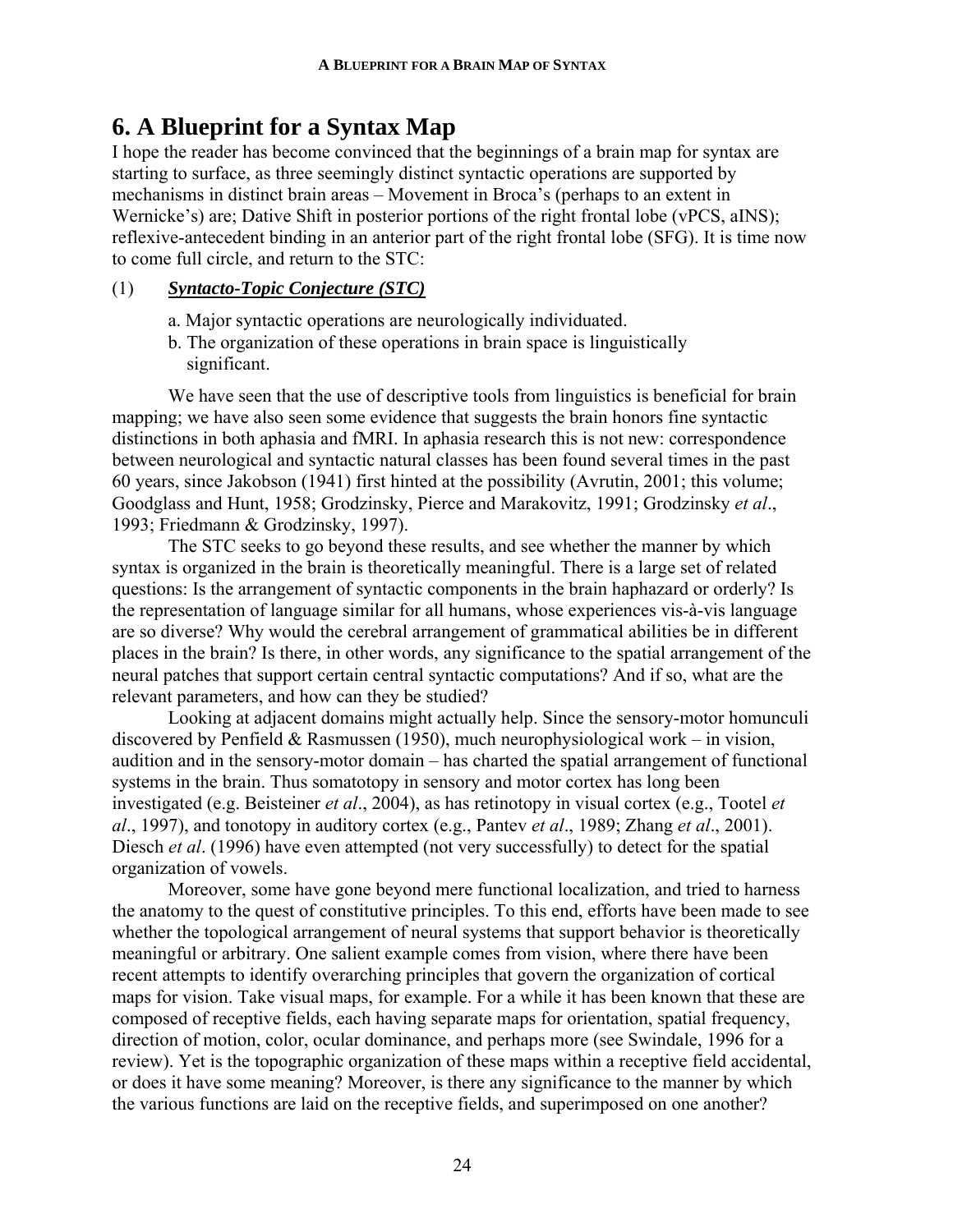Until very recently, no definitive answer could be given to this type of question, although it has long occupied the minds of vision scientists. The advent of optical and MR imaging methods has led to several discoveries regarding the spatial geometry of visual functions. Thus it was found that orientation columns, that mark orientation preference of cells, are organized in cycles around orientation centers, known as singularities or "pinwheels" (Bonhoeffer & Grinvald, 1991); it was also found that some of these systems are superimposed on one another in geometrically regular ways (Huebener *et al*., 1997). While the reason for this type of arrangement is not immediately clear, its regularity is quite striking, and calls for an explanation. Indeed, there have been attempts to discover general organizing principles for the visual system through the study of the neural geometry of its subsystems (see Swindale *et al*., 2000 for a formalization and an empirical test of general principles proposed by Hubel & Wiesel, 1977).

Given the findings presented above, it seems reasonable to explore whether such an arrangement exists in the language domain. Why would syntactic abilities be localized in the first place, and if so, why would certain parts be in the left hemisphere and others in the right? We are coming to a point when such questions can actually be formulated. In particular, I think that the following questions can now begin to be asked:

1. Can specific rule systems be characterized by the volume of tissue involved in their implementation? More concretely, when we compare the volume of tissue in Broca's region activated during the computation of movement to that activated on the right SFG during binding, can the result have implications to the relation between movement and binding?

2. Does spatial arrangement matter? Does relative proximity and hemisphericity of specific grammatical components have theoretical significance? What are we to make of the fact that Dative Shift and Binding are anatomically adjacent?

3. Does signal intensity matter? Why do certain syntactic contrasts produce stronger signals than others?

4. How much individual variation is there for each principle, and is there a cerebral reflection of parametric variation observed in grammatical systems?

5. Are there more abstract spatial relations couched within the anatomy that are linguistically relevant?

It is of course possible that the emerging topological arrangement of syntactic principles is arbitrary, and that nothing can be learned from a syntax map, which would be meaningless, its geometry being of no consequence.

Yet if the preliminary clues I presented above are a lead, then the biology is actually telling us something important: that an attempt to make sense of those vague patches we see in those images is a key to a future understanding of the language faculty. And while it is difficult to predict how far we can get, to my mind this is an opportunity that should not be missed.

#### **REFERENCES**

Amunts, K., Axel Schleicher, U. Bürgel, Hartmut Mohlberg, Harry Uylings & Karl Zilles (1999). Broca's region revisited: Cytoarchitecture and intersubject variability. *Journal of Comparative Neuroogy,. 412*, 319-341.

Aoun, Joseph & Audrey Li (1989). Scope and constituency. *Linguistic Inquiry 20*, 141-172. Hickok, Greg & Sergey Avrutin (1995). Representation, referentiality, and processing in agrammatic comprehension: Two case studies.*Brain and Language, 50,*10-26*.* 

Avrutin, Sergey (2000) Comprehension of Wh-questions by children and Broca's aphasics. In Yosef Grodzinsky, Lewis P. Shapiro, & David A. Swinney (Eds.), *Language and the Brain: Representation and Processing.* Academic Press, San Diego, 295-312.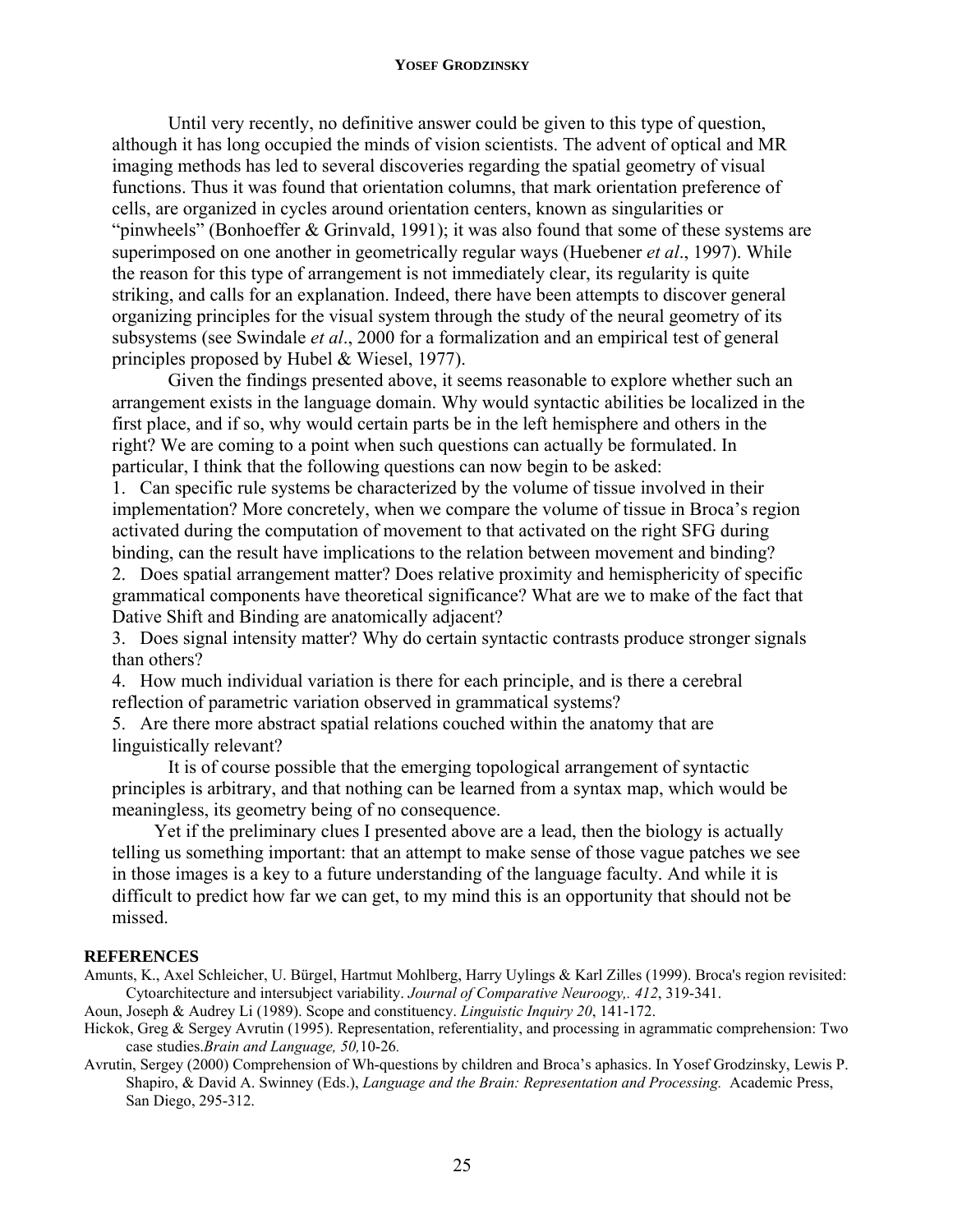#### **A BLUEPRINT FOR A BRAIN MAP OF SYNTAX**

Avrutin, Sergey (2001). Linguistics and agrammatism. *Glot International, 5.3*, 1-5*.*

- Baker, Mark, Kyle Johnson & Ian Roberts (1989). Passive Arguments Raised. *Linguistic Inquiry* 20, 219-251.
- Basso, Anna (2003). *Aphasia and its Therapy*. New York: Oxford University Press.
- Beck, Sigrid & Kyle Johnson (2004). Double objects again. *Linguistic Inquiry, 35*, 97-123.
- Beisteiner, Roland, Andreas Gartus, Marcus Erdler, Dagmar Mayer, Rupert Lanzenberger & Lüder Deecke (2004).
- Magnetoencephalography indicates finger motor somatotopy. *European Journal of Neuroscience 19*, 465-472. Ben-Shachar, Michal, Talma Hendler, Itamar Kahn, Dafna Ben-Bashat & Yosef Grodzinsky (2003). The Neural Reality of

Syntactic Transformations: Evidence from fMRI. *Psychological Science, 14.5,* pp. 433-440.

- Ben Shachar, Michal & Yosef Grodzinsky (2002). On the derivation of Hebrew double objects a functional imaging investigation. Paper presented at NELS 33, MIT.
- Ben-Shachar, Michal, Dafna Palti & Yosef Grodzinsky. 2004. Neural correlates of syntactic movement: Converging evidence from two fMRI experiments. *NeuroImage, 21*, 1320-1336.
- Beretta, Alan, Cristina Schmitt, John Halliwell, Alan Munn, Fernando Cuetos and Sujung Kim (2001). The effects of scrambling on Spanish and Korean agrammatic interpretation: why linear models fail and structural models survive. *Brain and Language, 79***,** 407–425*.*
- Bever, Tom (1970). The cognitive basis of linguistic structures. In J. R. Hayes, ed. *Cognition and the Development of Language*. New York: Wiley.
- Binkofski, Ferdinand, Katrin Amunts, K.M. Stephan, S. Posse, Torsten Schormann, H.-J. Freund, Karl Zilles & R. Seitz (2000). Broca's region subserves imagery of motion: A combined cytoarchitectonic and fMRI study. *Human Brain Mapping, 11,* 273-285.
- Blumstein, Sheila (1973). *Phonological Investigations of Aphasia*. The Hague: Mouton.
- Blumstein, Sheila (1998). Phonological aspects of aphasia. In M. Sarno (Ed.), *Acquired aphasia,* 157–185. New York: Academic Press.
- Blumstein, Sheila, Harold Goodglass, Susan Statlender & Carol Biber 1983. Comprehension strategies determining reference in aphasia: A study of reflexivization. *Brain & Language, 18*, 115-127.
- Bobaljik. Jonathan (2002). A-chains at the PF-interface: Copies and 'Covert' Movement. *Natural Language and Linguistic Theory*, *20*, 197-267.
- Bonhoeffer, Tobias & Amiram Grinvald (1991) Iso-orientation domains in cat visual cortex are arranged in pinwheel-like patterns. *Nature 353*, 429–431.
- Burchert, Frank, Ria de Bleser & Karen Sonntag (2001). Does case make the difference? *Cortex* 37, 700-703.
- Caplan, David, (2001). Functional neuroimaging studies of syntactic processing. *Journal of Psycholinguistic Research 30*, 297-320.
- Caplan, David, Vijayan, S., Gina Kuperberg, West, C., Waters, Gloria, Greve, D., Dale, Anders (2002). Vascular responses to syntactic processing: Event-related fMRI study of relative clauses. *Human Brain Mapping 15*, 26-38.
- Caplan, David & Gloria Waters. (1999). Verbal working memory and sentence comprehension. Behavioral and Brain Sciences, 22, 77–126.
- Chomsky, Noam (1995). *The Minimalist Program*. Cambridge, MA: MIT Press.
- Dapretto, Mirella, & Susan Bookheimer (1999). Form and Content: Dissociating Syntax and Semantics in Sentence Comprehension. *Neuron, 24*, 427-432.
- Dickey, Mike W. & Cynthia Thompson. (2004) The resolution and recovery of filler-gap dependencies in aphasia: Evidence from on-line anomaly detection. *Brain and Language, 88*, 108–127.
- Eugen Diesch, Carsten Eulitz, Scott Hampson & Bernhard Ross (1996). The Neurotopography of Vowels
- as Mirrored by Evoked Magnetic Field Measurements. *Brain & Language, 53*, 143–168.
- Drai, Dan & Yosef Grodzinsky (submitted). Stability of functional role in Broca's region: Quantitative neurosyntactic analysis of a large data set from Aphasia.
- Fiebach, Christian, Matthias Schlesewsky & Angela Friederici. (2001). An ERP investigation of syntactic working memory during the processing of German wh-questions. *Journal of Memory and Language*.
- Fox, Danny (2002). Antecedent contained deletion and the copy theory of movement. *Linguistic Inquiry, 33*, 63-96.
- Fox, Danny and David Pesetsky. In press. Cyclic Linearization of Syntactic Structure. *Theoretical Linguistics,* special issue on Object Shift in Scandinavian; Katalin É. Kiss, ed.
- Friederici, Anegla, & Lyn Frazier (1992). Thematic analysis in agrammatic comprehension: Syntactic structures and task demands. *Brain and Language, 42,* 1–29.
- Friederici, Angela & Patty Graetz (1987). Processing passive sentences in aphasia: Deficits and strategies. *Brain and Language, 30*, 93-105.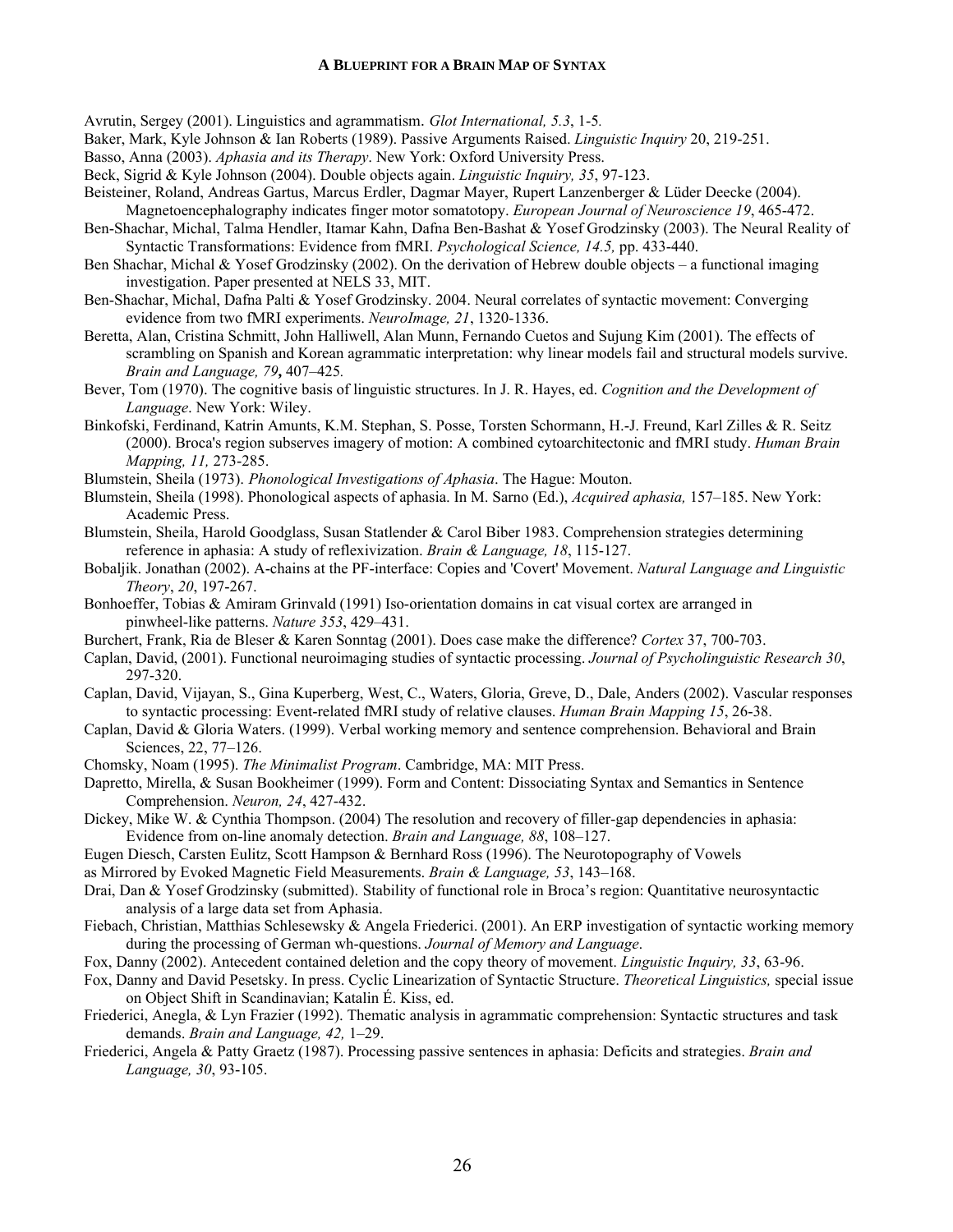Friederici, Angela, Anja Hahne & A. Mecklinger (1996). The temporal structure of syntactic parsing: Early and late eventrelated brain potential effects elicited by syntactic anomalies. *Journal of Experimental Psychology: Learning, Memory, and Cognition, 22,* 1219-1248.

- Friederici, Angela, Shirley-Ann Rueschemeyer, Anja Hahne & Christian Fiebach (2003). The Role of Left Inferior Frontal and Superior Temporal Cortex in Sentence Comprehension: Localizing Syntactic and Semantic Processes. *Cerebral Cortex*,*13*, 170–177.
- Friedmann N. & Y.Grodzinsky. (1997). Tense and Agreement in Agrammatic Production: Pruning the Syntactic Tree*. Brain & language, 56,* 397-425.
- Friedmann, Na'ama & Aviah Gvion (2003). Sentence comprehension and working memory limitation in aphasia: A dissociation between semantic-syntactic and phonological reactivation. *Brain & language, 86,* 23-39.
- Friedmann, Na'ama & Lewis Shapiro (2003). Agrammatic comprehension of simple active sentences with moved constituents: Hebrew OSV and OVS structures. *Journal of Speech and Hearing Research, 46*, 288-297.
- Fujita, I., T. Miyake, Y. Takahashi, K. Sakai & M. Akitake (1977). Shi tsugoshyoosha no koobunn no rikai [syntactic recognition in aphasics]. *Onse Gengo Igaku* [The Japan Journal of Logopedics and Phoniatrics], *18*, 6-13.
- Gabrieli, John, Russel Poldrack & J. Desmond (1998). The role of left prefrontal cortex in langauge and memory. *Proceedings of the National Academy of Sciences USA, 95,* 906-913.
- Geschwind. Norman (1979). Specializations of the human brain. *Scientific American*, September.
- Goodglass, Harold, Iris Fodor & C. Schulhoff (1967). Prosodic factors in grammar evidence from aphasia. *Journal of speech and hearing research, 10*, 5-20.
- Goodglass, Harold and J. Hunt (1958). Grammatical complexity and aphasic speech. *Word, 14*, 197-207.
- Grodzinsky, Yosef (1984). *Language Deficits and Linguistic Theory*. Doctoral dissertation, Brandeis University.
- Grodzinsky, Yosef (1986). Language deficits and the theory of syntax. *Brain & language, 27*, 135-159.
- Grodzinsky, Yosef (1990). *Theoretical Perspectives on Language Deficits*. Cambridge, MA: MIT Press.
- Grodzinsky, Yosef (2000a). The neurology of syntax: language use without Broca's area. *Behavioral and Brain Sciences, 23.1,* 1-71.
- Grodzinsky, Yosef (2000b). *Syntactic dependencies as memorized sequences in the brain*. A paper presented at the TENNET XI annual conference on theoretical and experimental neuropsychology, Montreal, Canada. Available at http://freud.tau.ac.il/~yosef1
- Grodzinsky, Yosef (2002). Neurolinguistics and Neuroimaging: Forward to the Future, or is it Back? *Psychological Science, 13*, pp. 189-193.
- Grodzinsky, Yosef (2004). Variation in Broca's region: preliminary cross-methodological comparisons. In Lyle Jenkins, ed., *Variation and Universals in Biolinguistics*. Oxford: Elsevier.
- Grodzinsky, Yosef & Lisa Finkel. (1998). The neurology of empty categories. *Journal of Cognitive Neuroscience, 10.2,*  pp. 281-292.
- Grodzinsky, Yosef, Amy Pierce & Susan Marakovitz (1991). Neuropsychological reasons for a transformational analysis of verbal passive. *Natural Language & Linguistic Theory, 9*, 431-453.
- Grodzinsky, Yosef & Andrea Santi (2004). An fMRI investigation into reflexive binding vs. movement. Cognitive Neuroscience Society, April, San Francisco.
- Grodzinsky, Yosef, Ken Wexler, Yu-Chin Chien, Susan Marakovitz & Julie Solomon. (1993). The breakdown of binding relations. *Brain & Language, 45*, 396-422.
- Hagiwara, Hiroko and David Caplan (1990). Syntactic Comprehension in Japanese aphasics: Effects of Category and Thematic role order. *Brain & language, 38*, 159-170.
- Hahne, Anja & Angela Friederici (1999). Electrophysiological evidence for two steps in syntactic analysis: Early automatic and late controlled processes. *Journal of Cognitive Neuroscience, 11,* 194-205*.*
- Hickok, Gregory and Sergey Avrutin (1995). Comprehension of Wh-questions by two agrammatic Broca's aphasics. *Brain & Language, 51*, 10-26.
- Hubel, David & Torsten Wiesel (1977). Functional architecture of macaque monkeyvisual cortex.
- *Proceedings of the Royal Society, London,* B *198*, 1–59.
- Hughlings-Jackson, John (1878/1932). *Selected Writings of John Hughlings Jackson* (2 Vols.). Edited by J. Taylor. London: Hodder and Stoughton.
- Jezzard, Peter, P.M. Matthews and S.M. Smith, eds. (2001) *Functional MRI: An Introduction to Method*. Oxford: Oxford University Press.
- Kluender, Robert and Marta Kutas (1993). Bridging the Gap: Evidence from ERPs on the Processing of Unbounded Dependencies. *Journal of Cognitive Neuroscience*, *5*, 196-214.
- Larson, Richard (1988). On the double object construction. *Linguistic Inquiry, 19*, 335-391.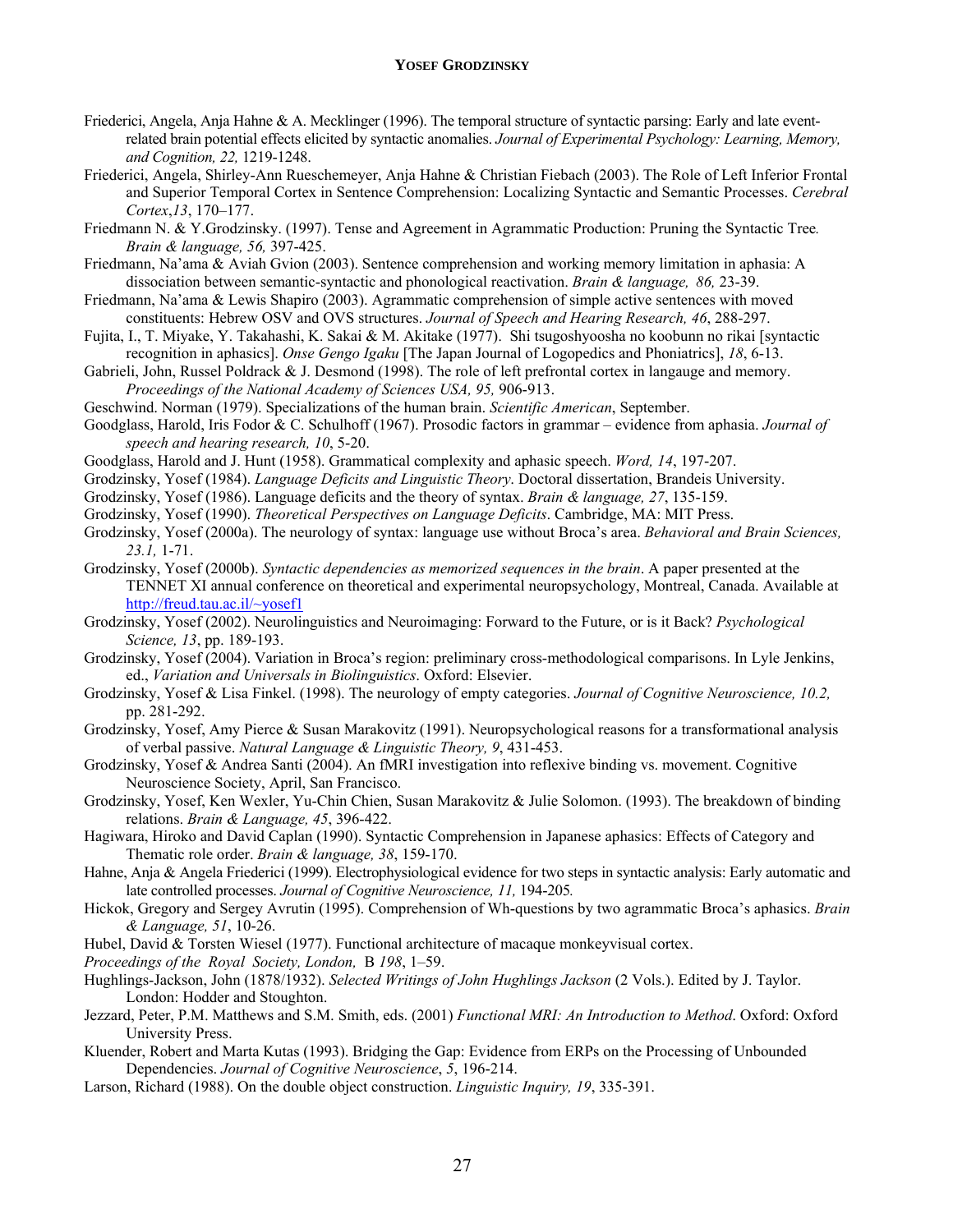#### **A BLUEPRINT FOR A BRAIN MAP OF SYNTAX**

- Law, Sam-Po (2000). Structural prominence hypothesis and chinese aphasic sentence comprehension. *Brain and Language, 74***,** 260–268.
- Lichtheim, Ludwig (1885). Über Aphasie*. Deutsches Archiv für klinische Medicin*, *Leipzig, 36*, 204-268. [Eng.: On Aphasia*, Brain*, *7*, 433-484].
- Lima, Ricardo & Celso Novaes (2000). Grammaticality judgments by agrammatic aphasics: Data from Brazilian-Portuguese. *Brain and Language, 74***,** 515–551.
- Love, Tracy & David Swinney (1996). Coreference Processing and Levels of analysis in Object Relative Constructions; Demonstration of Antecedent Reactivation with the Cross Modal Paradigm. *Journal of Psycholinguistic Research, 25*, 5-24.
- Luzzatti, Claudio , Alessio Toraldo, Maria Teresa Guasti, Graziella Ghirardi, Lorena Lorenzi & Caterina Guarnaschelli (2001). Comprehension of reversible active and passive sentences in agrammatism. *Aphasiology*, *15*, 419–441.
- Matelli, Massimo, G. Luppino & Giacomo Rizzolatti (1991) Architecture of superior and mesial area 6 and the adjacent cingulate cortex in the macaque monkey. *J.Comp.Neurol. 311*:445-462.
- Mikelič, S., Zeljko Boškovič, Stephen Crain, & Donald Shankweiler. (1995). Comprehension of nonlexical categories in agrammatism. *Journal of Psycholinguistic Research, 24*, 299-311.
- Mohr. J. P. 1978. Broca's area and Broca's aphasia. In H. Whitaker. Ed., *Studies in Neurolinguistics*, Vol II. San Diego: Academic Press, 201-235.
- Neville, Helen, Janet Nicol, Andrew Barss, Ken Forster & Merrill Garrett (1991). Syntactically based sentence processing classes: Evidence from event-related potentials. *Journal of Cognitive Neuroscience, 3,* 151*-*165*.*
- Pantev, Christo, Hoke M, Lütkenhöner B, Lehnertz K. (1989). Tonotopic organization of the auditory cortex: Pitch versus frequency representation. *Science, 246*, 486-488
- Paulesu, Eraldo, Chris Frith & Richard Frackowiak (1993). The neural correlates of the verbal component of working memory. *Nature, 362,* 342–345.
- Penfield, Wilder & Theodore Rasmussen (1950). *The Cerebral Cortex of Man. A Clinical Study of Localization of Function*. New York: Macmillan.
- Röder, Brigitte, Oliver Stock, Helen Neville, S. Bien & Frank Rösler. (2001) Brain Activation Modulated by the Comprehension of Normal and Pseudo-word Sentences of Different Processing Demands: A Functional Magnetic Resonance Imaging Study. *NeuroImage, 15*, 1003-1014.
- Schuell, Hildred & Joyce W. Sefer (1973) *Differential Diagnosis of Aphasia With the Minnesota Test*. University of Minnesota Press.
- Schwartz, Myrna, Marcia Linebarger, Eleanor Saffran & Debra Pate (1987). Syntactic transparency and sentence interpretation in aphasia. *Language and Cognitive Processes*, *2*, 85–113.
- Shapiro, L.P., Gordon, B. Hack, N. and Killackey, J. (1993). Verb-argument Structure processing in complex sentences in Broca's and Wernicke's aphasia. *Brain & Language 45.3,* 423-447.
- Su, Yi-Ching (2000). Asyntactic Thematic Role Assignment: Implications from Chinese Aphasics. Paper presented at the LSA Meeting, Chicago.
- Smith, Edward & John Jonides (1999). Storage and executive processes in the frontal lobes. *Science, 283,*1657–1661.
- Sportiche, Dominique (1995). Clitic constructions. In R. Johan & L. Zaring (Eds.), *Phrase structure and the lexicon*. Bloomington, IN: IUCL Press.
- Swindale, Nicholas (1998). Modules, polymaps and mosaics. *Current Biology, 8*, R270-273.
- Swindale, Nicholas, Doron Shoham, Amiram Grinvald, Tobias Bonhoeffer & Mark Hübener (2000).Visual cortex maps are optimized for uniform coverage. *Nature Neuroscience 3*, 822-826*.*
- Thompson, Cynthia K., Mary E. Tait, Kirrie J. Ballard & Stephen C. Fix (1999). Agrammatic aphasic subjects' comprehension of subject and object extracted Wh-questions. *Brain and Language, 67*, 169–187.
- Tomaiuolo, Francesco, J.D. MacDonald, Z. Caramanos, G. Posner, M. Chiavaras, Alan C. Evans & Michael Petrides (1999). Morphology, morphometry and probability mapping of the pars opercularis of the inferior frontal gyrus: an *in vivo* MRI analysis. *European Journal of Neuroscience, 11*, 3033-3046.
- Tootel, Roger, Janine D. Mendola, Nouchine K. Hadjikhani, Patrick J. Ledden, Arthur. K. Liu, John B. Reppas, Martin I. Sereno, and Anders M. Dale (1997). Functional Analysis of V3A and Related Areas in Human Visual Cortex. *The Journal of Neuroscience, 17*, 7060–7078.
- Vandenberghe, R. A. C. Nobre & Cathy. J. Price (2002) The Response of Left Temporal Cortex to Sentences. *Journal of Cognitive Neuroscience 14*, 550–560.
- Wernicke, Carl (1874). *Der Aphasische Symptomenkompleks*. Breslau: M. Crohn und Weigert.
- Wilson, Stephen & Ayše Pınar Saygın (2004) Grammaticality Judgment in Aphasia: Deficits Are Not Specific to Syntactic Structures, Aphasic Syndromes, or Lesion Sites. *Journal of Cognitive Neuroscience*, *16*, 238–252.